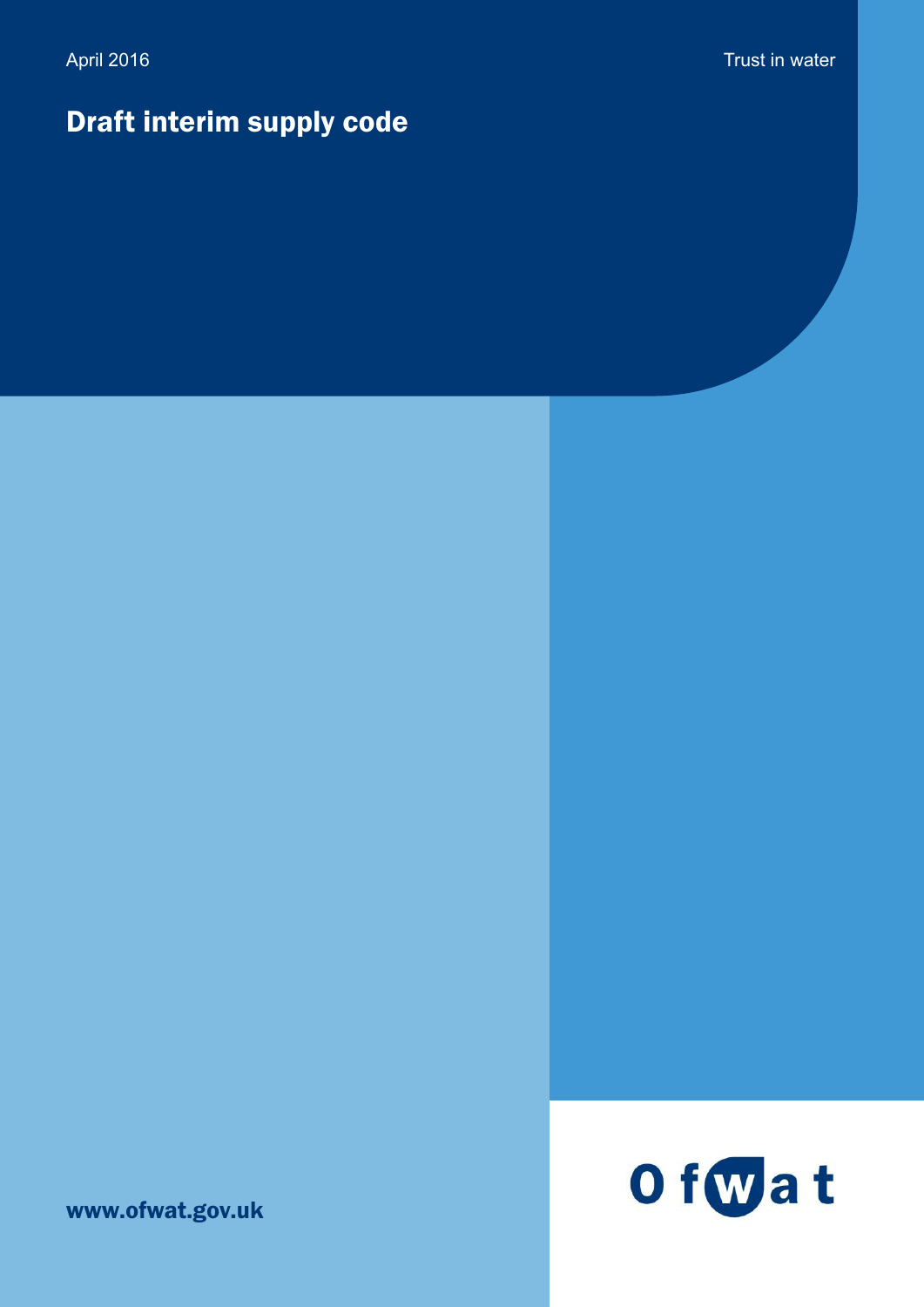# Change history

| <b>Version</b><br><b>Number</b> | <b>Date</b><br>οf<br><b>Issue</b> | <b>Reason For</b><br><b>Change</b> | <b>Change</b><br><b>Control</b><br><b>Reference</b> | <b>Sections Affected</b>                                                                                          |
|---------------------------------|-----------------------------------|------------------------------------|-----------------------------------------------------|-------------------------------------------------------------------------------------------------------------------|
| <b>DRAFT</b><br>20160205        | 05 Feb<br>2016                    | Draft for industry<br>consultation | N/A                                                 | N/A                                                                                                               |
| Version<br>20150401             | 01 April<br>2016                  | For publication                    | N/A                                                 | Contents; Definitions;<br>Sections: 2.2; 3.1; 3.2; 4.1;<br>4.2; 4.4; 4.5; 5.1; 5.2; 6.1; 7.1;<br>7.2; 7.4; 8.3; 9 |
|                                 |                                   |                                    |                                                     |                                                                                                                   |
|                                 |                                   |                                    |                                                     |                                                                                                                   |
|                                 |                                   |                                    |                                                     |                                                                                                                   |
|                                 |                                   |                                    |                                                     |                                                                                                                   |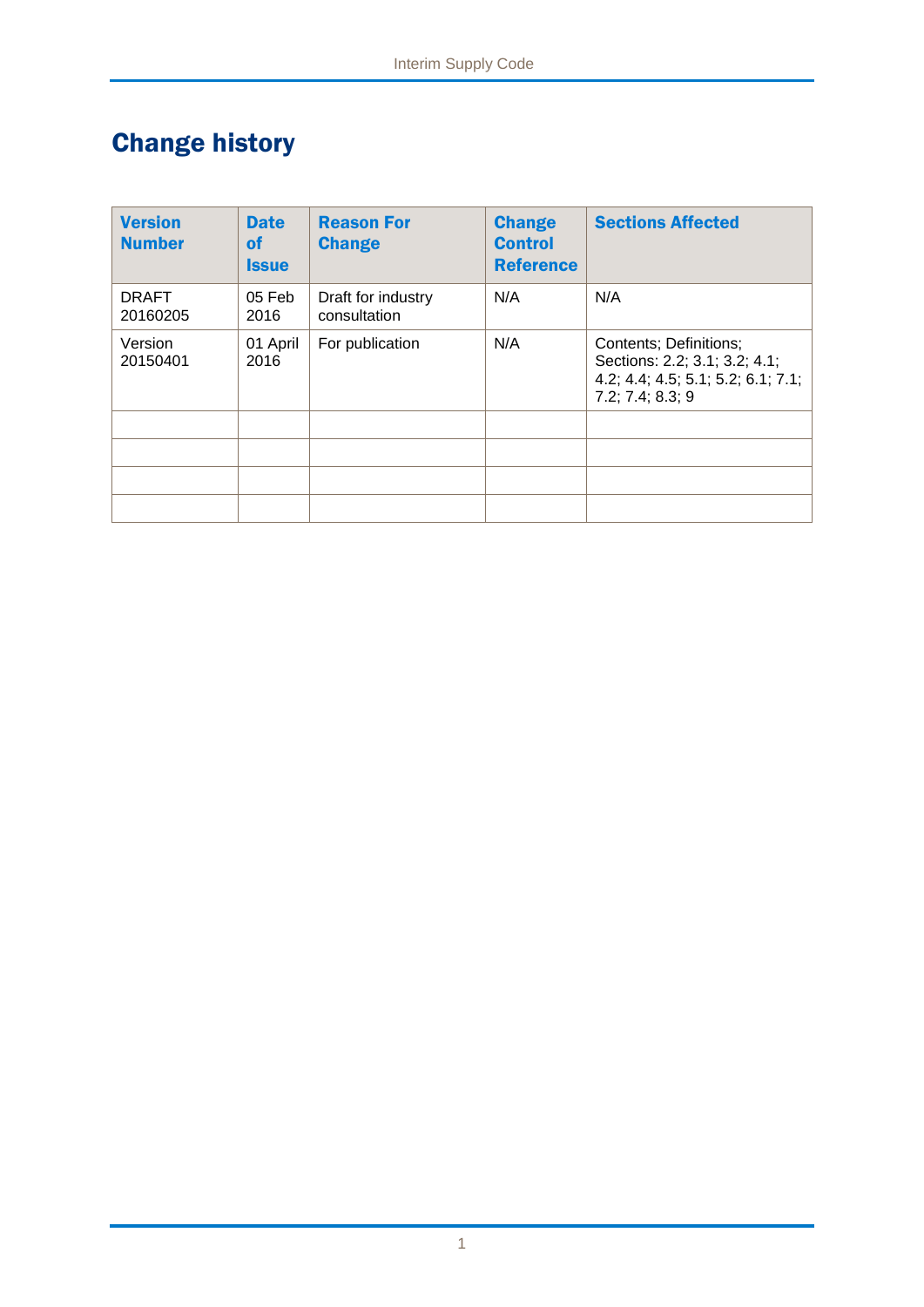# **Contents**

| 1.               |                                                                                                                                                      |
|------------------|------------------------------------------------------------------------------------------------------------------------------------------------------|
| 1.1              |                                                                                                                                                      |
| 1.2              |                                                                                                                                                      |
| 2.               |                                                                                                                                                      |
| 2.1              |                                                                                                                                                      |
| 2.2              |                                                                                                                                                      |
| 3.               |                                                                                                                                                      |
| 3.1              |                                                                                                                                                      |
| 3.2              |                                                                                                                                                      |
|                  |                                                                                                                                                      |
| 4.               | Election, removal and temporary suspension of Eligible Licensee status 14                                                                            |
| 4.1              |                                                                                                                                                      |
| 4.2              |                                                                                                                                                      |
| 4.3              |                                                                                                                                                      |
| 4.4<br>Supply    | Suspension of Election following a Notice of Relevant Cessation of<br>17                                                                             |
| 4.5              |                                                                                                                                                      |
|                  | PART B: PROCEDURE FOLLOWING A RELEVANT CESSATION OF SUPPLY 20                                                                                        |
| 5.               |                                                                                                                                                      |
| 5.1<br>exercised | Circumstances in which the Authority's power of direction may be<br>20                                                                               |
| 5.2              |                                                                                                                                                      |
| 6.               |                                                                                                                                                      |
| 6.1              | Issue of Notice of Relevant Cessation of Supply in respect of which the                                                                              |
| 6.2              | Issue of Notice of Relevant Cessation of Supply in respect of which the<br>Authority does not propose to give a direction to an Eligible Licensee 23 |
| 6.3              |                                                                                                                                                      |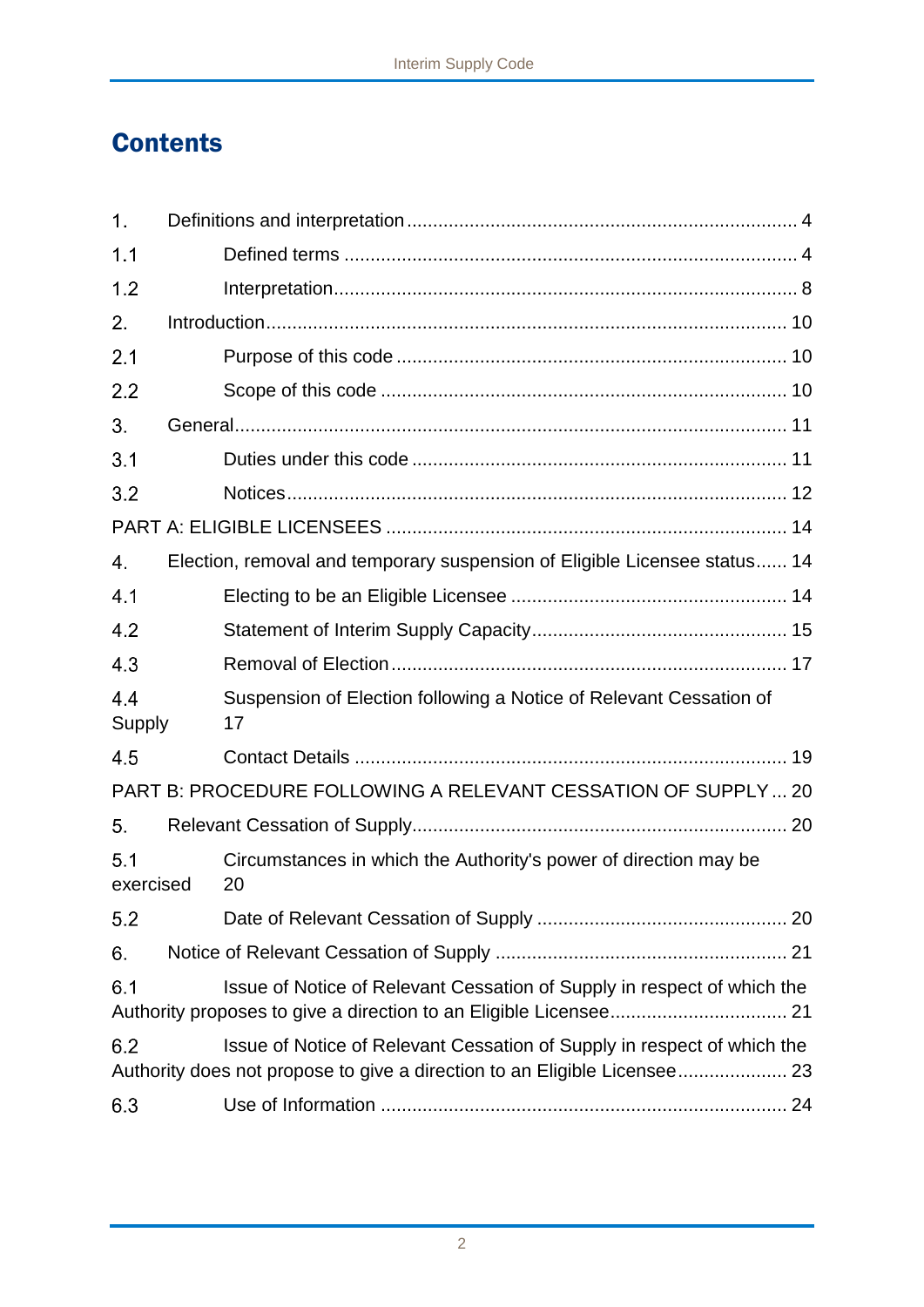| 6.4<br>Operator | Request for information from market participants and Market<br>24  |  |
|-----------------|--------------------------------------------------------------------|--|
| 7.              |                                                                    |  |
| 7.1             |                                                                    |  |
| 7.2             |                                                                    |  |
| 7.3             | Particular provisions about use of the Interim Supplier Allocation |  |
| 7.4             |                                                                    |  |
|                 | PART C: BASIS OF INTERIM SUPPLY BY AN INTERIM LICENSEE 30          |  |
| 8.              |                                                                    |  |
| 8.1             | Date from which a Scheme shall apply to an Affected Customer  30   |  |
| 8.2             |                                                                    |  |
| 8.3             |                                                                    |  |
| 9.              |                                                                    |  |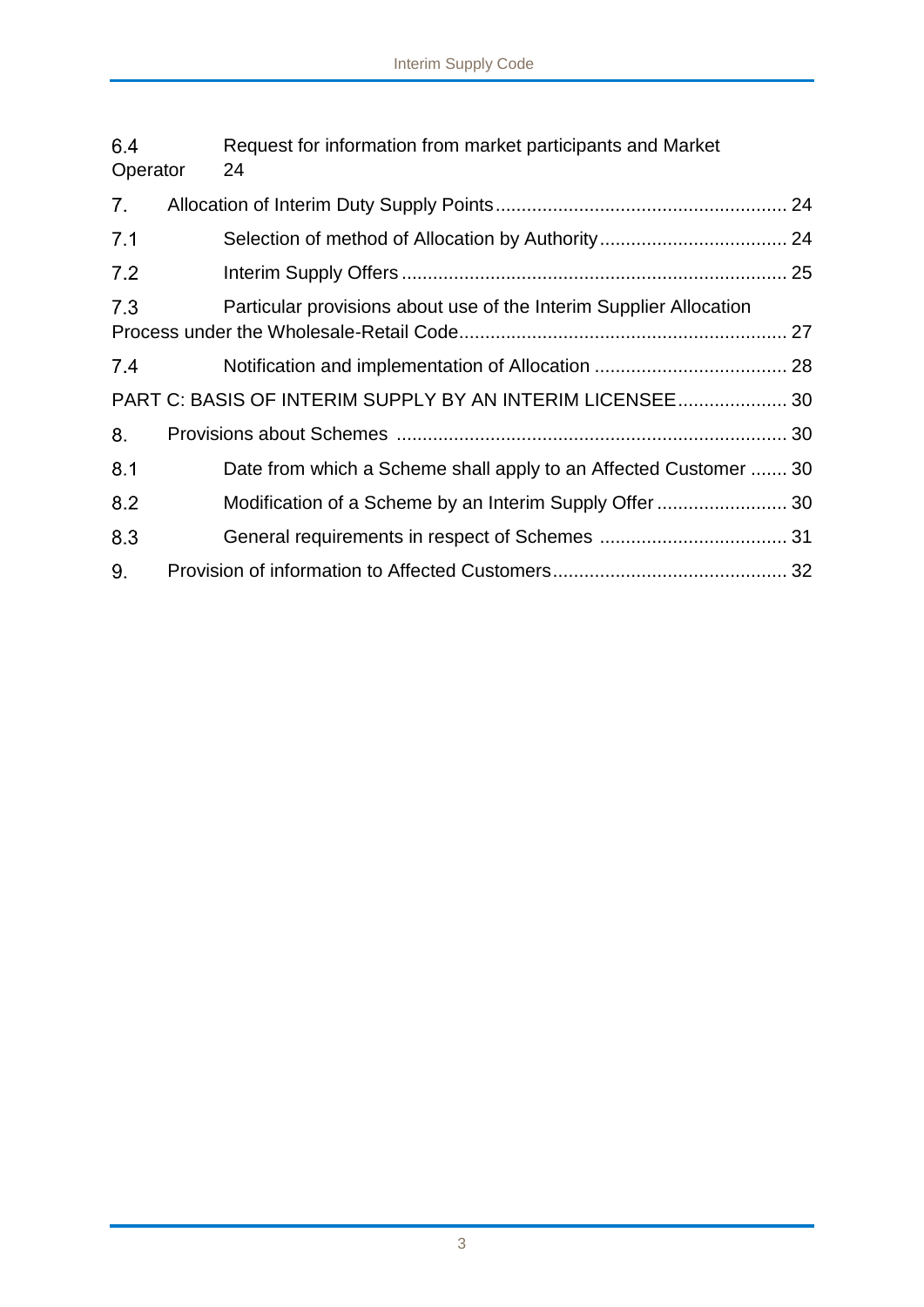# <span id="page-4-0"></span> $1.$ Definitions and interpretation

# <span id="page-4-1"></span> $1.1$ Defined terms

In this document the following capitalised terms shall have the following meaning:

| <b>Definitions</b>                        |                                                                                                                                                                                                                                                                                                            |  |
|-------------------------------------------|------------------------------------------------------------------------------------------------------------------------------------------------------------------------------------------------------------------------------------------------------------------------------------------------------------|--|
| <b>Term</b>                               | <b>Definition</b>                                                                                                                                                                                                                                                                                          |  |
| "1991 Act"                                | the Water Industry Act 1991;                                                                                                                                                                                                                                                                               |  |
| "Affected Customer"                       | any Non-Household Customer which is the owner or<br>occupier of Premises in respect of which there has<br>been a Relevant Cessation of Supply;                                                                                                                                                             |  |
| "Allocation"                              | the allocation of one or more Interim Duty Supply<br>Points to an Eligible Licensee or relevant undertaker<br>in accordance with Section 7 of this code, and<br>"Allocate" and "Allocated" shall be construed<br>accordingly;                                                                              |  |
| "Allocation Notice"                       | the notice issued by the Authority in accordance with<br>Section 7.4 of this code;                                                                                                                                                                                                                         |  |
| "Area"                                    | any area for which an instrument of appointment has<br>been granted to a relevant undertaker;                                                                                                                                                                                                              |  |
| "Authority"                               | the Water Services Regulation Authority, also known<br>as Ofwat, established by section 1A of the 1991 Act;                                                                                                                                                                                                |  |
| "Business Day"                            | the period of 08:00 to 18:00 hours on any day other<br>than a Saturday or Sunday, or Christmas Day, Good<br>Friday or any day which is a bank holiday in England<br>and Wales under the Banking and Financial Dealings<br>Act 1971;                                                                        |  |
| "Cancellation Request"                    | the meaning given in the Wholesale-Retail Code;                                                                                                                                                                                                                                                            |  |
| "Credit Support"                          | the meaning given in the Wholesale-Retail Code;                                                                                                                                                                                                                                                            |  |
| "Date of Relevant<br>Cessation of Supply" | the date determined by the Authority in accordance<br>with Section 5.2 of this code to be the date on which a<br>Previous Licensee ceased to supply any Premises<br>with Water Retail Services and/or Sewerage Retail<br>Services for the purposes of section 63AC and/or<br>section 110L of the 1991 Act: |  |
| "Defaulting Trading Party"                | the meaning given in the Wholesale-Retail Code;                                                                                                                                                                                                                                                            |  |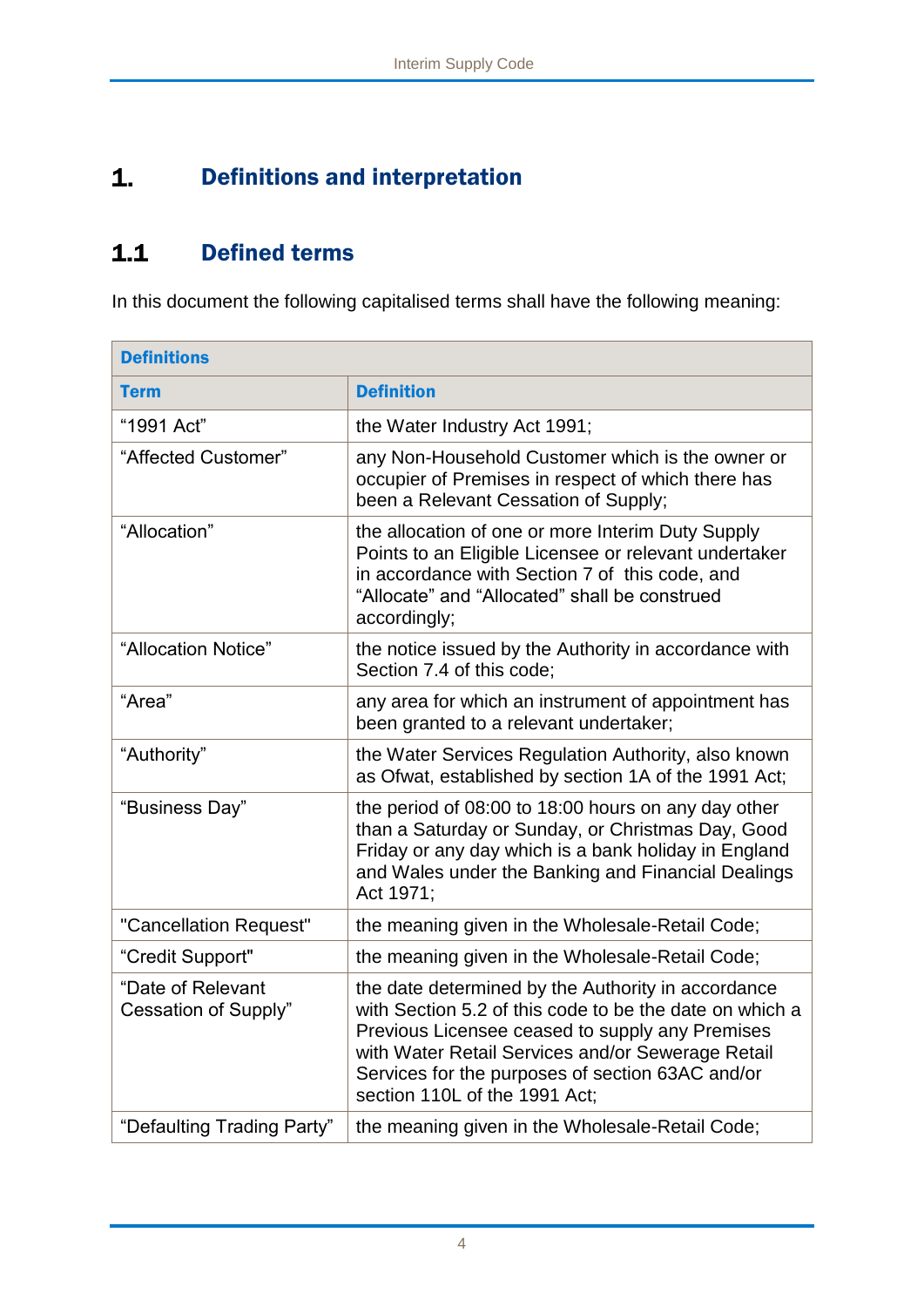| <b>Definitions</b>                              |                                                                                                                                                                                                                                                                     |  |
|-------------------------------------------------|---------------------------------------------------------------------------------------------------------------------------------------------------------------------------------------------------------------------------------------------------------------------|--|
| <b>Term</b>                                     | <b>Definition</b>                                                                                                                                                                                                                                                   |  |
| "Delivery Hours"                                | the meaning given in the Wholesale-Retail Code;                                                                                                                                                                                                                     |  |
| "Deregistered"                                  | the meaning given in the Wholesale-Retail Code;                                                                                                                                                                                                                     |  |
| "Disconnected"                                  | the meaning given in the Wholesale-Retail Code;                                                                                                                                                                                                                     |  |
| "Election"                                      | an election to be an Eligible Licensee, and "Elect",<br>"Elects" and "Elected" shall be construed accordingly;                                                                                                                                                      |  |
| "Eligibility Guidance"                          | the guidance document issued by the Authority under<br>s17A of the 1991 Act;                                                                                                                                                                                        |  |
| "Eligible Licensee"                             | a Licensee with a retail authorisation or a restricted<br>retail authorisation who has elected to be an eligible<br>licensee in accordance with this code for the purposes<br>of section 63AC and/or section 110L of the 1991 Act;                                  |  |
| "Exit Regulations"                              | any regulations made under section 42 of the Water<br>Act 2014 from time to time;                                                                                                                                                                                   |  |
| "Incoming Retailer"                             | the meaning given in the Wholesale-Retail Code;                                                                                                                                                                                                                     |  |
| "Insolvency Event"                              | the meaning given in the Wholesale-Retail Code;                                                                                                                                                                                                                     |  |
| "Interim Duty Supply<br>Point"                  | a Supply Point which relates to Premises in respect of<br>which there has been a cessation of supply of Water<br>Retail Services and/or Sewerage Retail Services by a<br>Previous Licensee for the purposes of section 63AC<br>and/or section 110L of the 1991 Act; |  |
| "Interim Licensee"                              | an Eligible Licensee which has been directed by the<br>Authority to continue the supply of Water Retail<br>Services and/or Sewerage Retail Services to<br>Premises under section 63AC(3) or section 110L(3)<br>of the 1991 Act:                                     |  |
| "Interim Supplier<br><b>Allocation Process"</b> | the meaning given in the Wholesale-Retail Code;                                                                                                                                                                                                                     |  |
| "Interim Supply Code"                           | this document, being a code of that name issued by<br>the Authority under sections 63AF and 1100 of the<br>1991 Act, including any revisions to that code issued<br>by the Authority from time to time;                                                             |  |
| "Interim Supply"                                | the continuation of the supply of Water Retail Services<br>and/or Sewerage Retail Services to a Premises by an<br>Eligible Licensee or a relevant undertaker following a<br>Relevant Cessation of Supply to that Premises;                                          |  |
| "Interim Supply Offer"                          | an offer submitted to the Authority by an Eligible<br>Licensee in accordance with Section 7.2 of this code<br>and which sets out the terms upon which that Eligible                                                                                                 |  |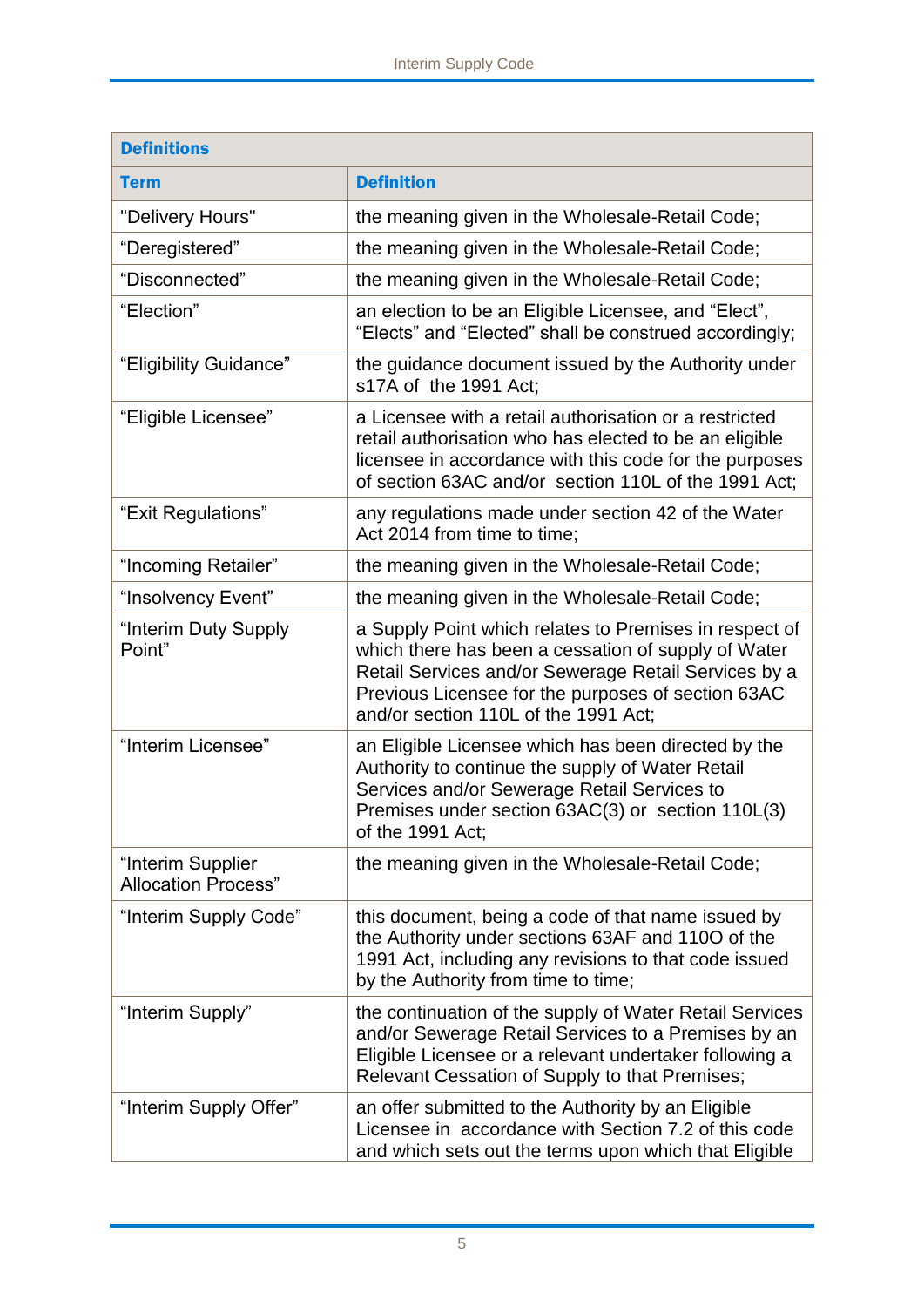| <b>Definitions</b>                                 |                                                                                                                                                                                                                                                                  |  |
|----------------------------------------------------|------------------------------------------------------------------------------------------------------------------------------------------------------------------------------------------------------------------------------------------------------------------|--|
| <b>Term</b>                                        | <b>Definition</b>                                                                                                                                                                                                                                                |  |
|                                                    | Licensee would be willing to undertake Interim Supply<br>in the event that it was directed to do so by the<br>Authority;                                                                                                                                         |  |
| "Licence"                                          | a water supply licence or a sewerage licence issued<br>under section 17A or 17BA of the 1991 Act as<br>applicable;                                                                                                                                               |  |
| "Licensee"                                         | the holder of a Licence;                                                                                                                                                                                                                                         |  |
| "List of Eligible Licensees"                       | the List of Opted In Retailers by Area for the purposes<br>of the Interim Supplier Allocation Process maintained<br>and published by the Market Operator in accordance<br>with the relevant provisions of the Wholesale-Retail<br>Code:                          |  |
| "List of Opted In Retailers<br>by Area"            | the meaning given in the Wholesale-Retail Code;                                                                                                                                                                                                                  |  |
| "Market Operator"                                  | the meaning given in the Wholesale-Retail Code;                                                                                                                                                                                                                  |  |
| "New Supply Point"                                 | the meaning given in the Wholesale-Retail Code;                                                                                                                                                                                                                  |  |
| "Non-Household<br>Customer"                        | a person who may be identified as the customer of a<br>Licensee for any Premises in accordance with the<br>relevant Eligibility Guidance;                                                                                                                        |  |
| "Notice of Relevant<br><b>Cessation of Supply"</b> | the notice issued by the Authority in accordance with<br>Section 6 of this code;                                                                                                                                                                                 |  |
| "Opted In Retailer"                                | for the purposes of being eligible in relation to the<br>allocation of Supply Points pursuant to the Interim<br>Supply Code, a Retailer who has opted in pursuant to<br>Section 4.3.9 of the Market Terms in the Wholesale-<br><b>Retail Code;</b>               |  |
| "Premises"                                         | the meaning given in the Wholesale-Retail Code;                                                                                                                                                                                                                  |  |
| "Previous Licensee"                                | the Licensee or former holder of a Licence which has<br>ceased or which shall cease (as applicable) to supply<br>Premises with Water Retail Services and/or Sewerage<br>Retail Services for the purposes of section 63AC<br>and/or section 100L of the 1991 Act; |  |
| "Register"                                         | shall be construed in accordance with the definition of<br>"Registration" in the Wholesale Retail Code, and<br>"Registered" shall be construed accordingly;                                                                                                      |  |
| "Relevant Cessation of<br>Supply"                  | a cessation of supply of Water Retail Services and/or<br>Sewerage Retail Services to Premises by a Previous                                                                                                                                                      |  |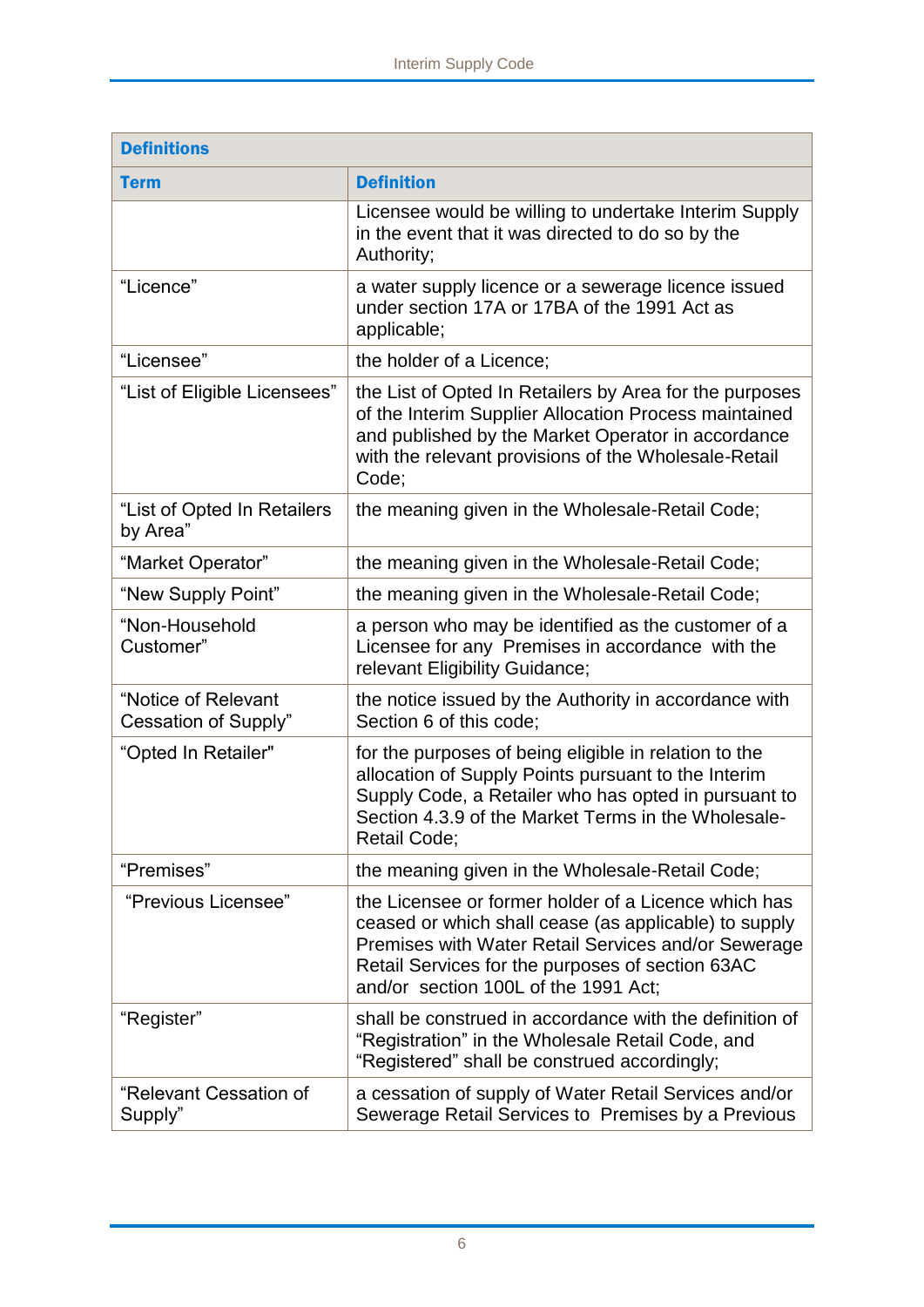| <b>Definitions</b>                        |                                                                                                                                                                                                                                                                                                                                            |  |
|-------------------------------------------|--------------------------------------------------------------------------------------------------------------------------------------------------------------------------------------------------------------------------------------------------------------------------------------------------------------------------------------------|--|
| <b>Term</b>                               | <b>Definition</b>                                                                                                                                                                                                                                                                                                                          |  |
|                                           | Licensee for the purposes of section 63AC and/or<br>section 110L of the 1991 Act as a result of:                                                                                                                                                                                                                                           |  |
|                                           | (a)<br>revocation of the Previous Licensee's Licence<br>in circumstances other than where the<br>Licensee has consented to the revocation; or                                                                                                                                                                                              |  |
|                                           | termination of a Wholesale Contract as a<br>(b)<br>consequence of the Previous Licensee being<br>a Defaulting Trading Party in accordance with<br>the provisions of the Wholesale-Retail Code;<br><b>or</b>                                                                                                                                |  |
|                                           | the relevant undertaker not being obliged to<br>(c)<br>continue the supply of water in the<br>circumstances set out in section 63AD(1) of<br>the 1991 Act.                                                                                                                                                                                 |  |
| "Scheme"                                  | a scheme or schemes of terms and conditions for<br>interim supply made by an Eligible Licensee under<br>section 63AE or section 110N of the 1991 Act:                                                                                                                                                                                      |  |
| "Self-Supply Licensee"                    | a Licensee whose retail authorisation relates only to<br>the Licensee and/or persons associated with the<br>Licensee;                                                                                                                                                                                                                      |  |
| "Service Category"                        | the meaning given in the Wholesale-Retail Code;                                                                                                                                                                                                                                                                                            |  |
| "Sewerage Retail<br>Services"             | those activities authorised by a sewerage licence with<br>a retail authorisation;                                                                                                                                                                                                                                                          |  |
| "Statement of Interim<br>Supply Capacity" | the document provided by an Eligible Licensee in<br>accordance with Section 4.2 of this code and in such<br>form as may be prescribed by the Authority from time<br>to time;                                                                                                                                                               |  |
| "Supply Point"                            | the meaning given in the Wholesale-Retail Code;                                                                                                                                                                                                                                                                                            |  |
| "Suspension Deadline"                     | the time by which any Eligible Licensee entitled<br>temporarily to suspend its Election in respect of any<br>potential Allocation following a Relevant Cessation of<br>Supply must do so, as specified within the relevant<br>Notice of Relevant Cessation of Supply;                                                                      |  |
| "Suspension"                              | the temporary suspension of an Election, either:<br>by an Eligible Licensee until such time as all<br>(a)<br>Interim Duty Supply Points identified in a<br>single Notice of Relevant Cessation of Supply<br>have been Allocated; or<br>as a result of an Eligible Licensee having its<br>(b)<br>status as an Opted in Retailer temporarily |  |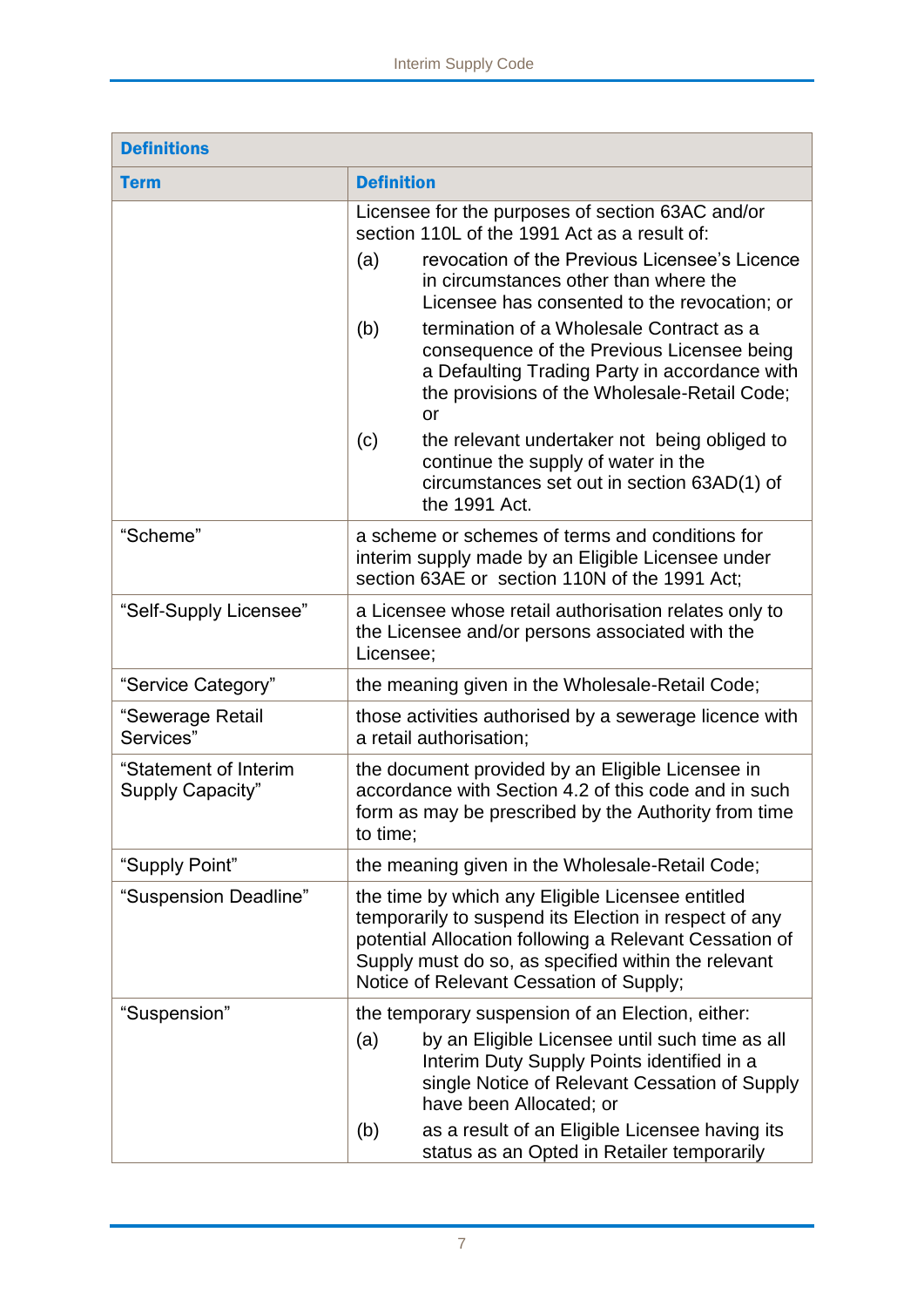| <b>Definitions</b>        |                                                                                                                                 |  |
|---------------------------|---------------------------------------------------------------------------------------------------------------------------------|--|
| <b>Term</b>               | <b>Definition</b>                                                                                                               |  |
|                           | suspended in the circumstances set out in the<br>Wholesale-Retail Code following an<br>Insolvency Event;                        |  |
|                           | and "Suspend" and "Suspended" shall be construed<br>accordingly;                                                                |  |
| "Trade Effluent Services" | the meaning given in the Wholesale-Retail Code;                                                                                 |  |
| "Water Retail Services"   | the activities authorised by a water supply licence with<br>a retail authorisation and/or a restricted retail<br>authorisation; |  |
| "Wholesale Charges"       | the meaning given in the Wholesale-Retail Code;                                                                                 |  |
| "Wholesale Contract"      | the meaning given in the Wholesale-Retail Code;                                                                                 |  |
| "Wholesale-Retail Code"   | the code of that name issued by the Authority under<br>sections 66DA and 117F of the 1991 Act, as amended<br>from time to time. |  |

### <span id="page-8-0"></span> $1.2$ Interpretation

- 1.2.1 In this Interim Supply Code:
	- (a) References to 'this code' are to this Interim Supply Code;
	- (b) References to 'Sections' are to sections of this Interim Supply Code unless otherwise expressly stated;
	- (c) Words imparting a gender include every gender and references to the singular include the plural and vice versa;
	- (d) Words denoting persons include individuals and bodies corporate, partnerships, unincorporated associations and other bodies (in each case, wherever resident and for whatever purpose) and vice versa;
	- (e) Save as otherwise expressly provided references to time are to local time;
	- (f) References to 'writing' or 'written' shall include email;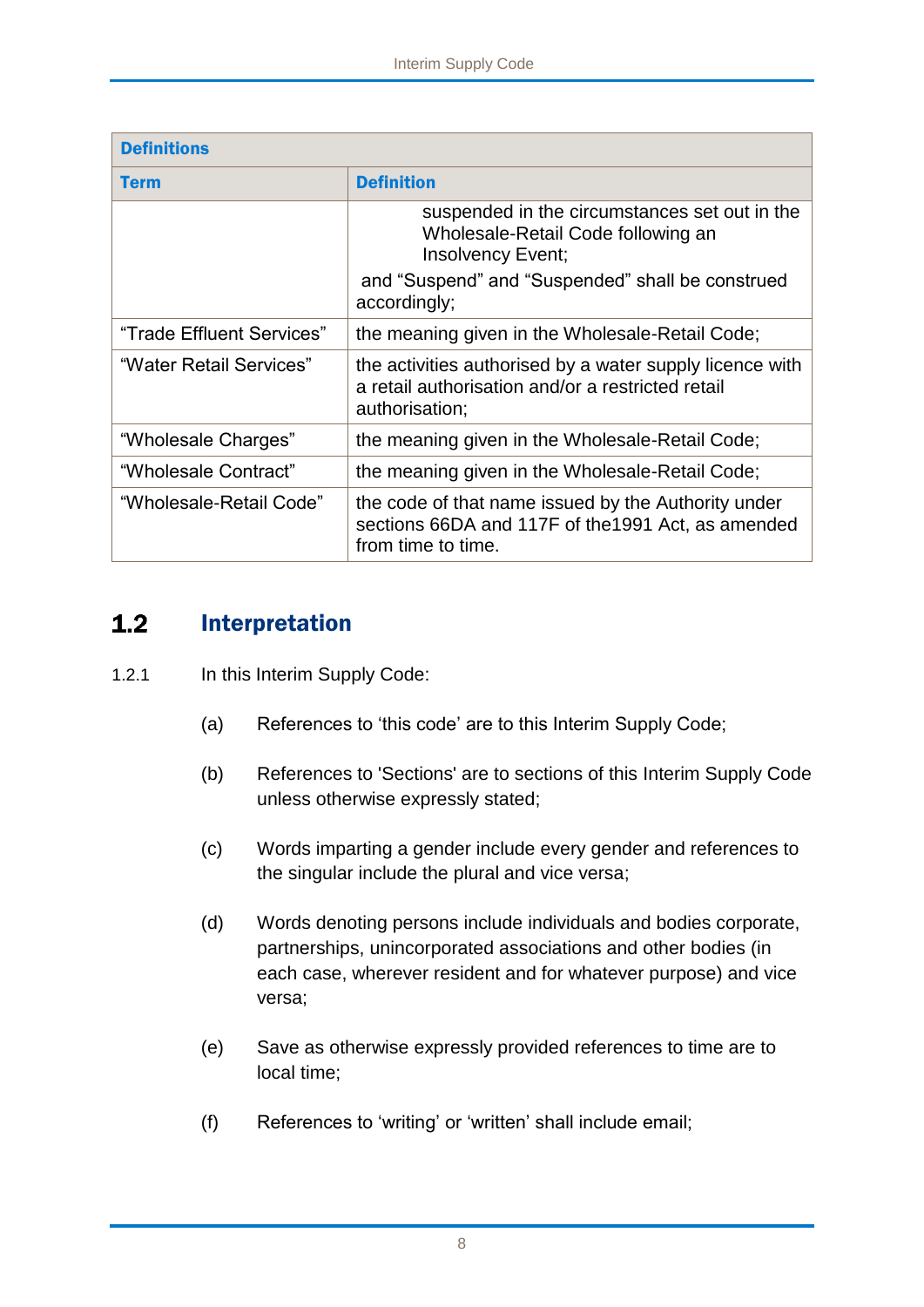- (g) References to 'day' and 'calendar day' mean the same as one another;
- (h) References to the Interim Supply Code or any other document are to this Interim Supply Code or that document as in force for the time being and as amended, supplemented, varied, modified, renewed, replaced or extended from time to time in accordance with the requirements of this Interim Supply Code or that document (as the case may be);
- (i) A reference to any body is:
	- (i) if that body (statutory or otherwise) is replaced by another organisation, deemed to refer to that replacement organisation; and
	- (ii) if that body (statutory or otherwise) ceases to exist, deemed to refer to that organisation which most substantially serves the same purposes as the original body;
- (j) A reference to a statute or statutory provision shall, unless otherwise stated, be construed as including:
	- (i) a reference to any orders, regulations and subordinate legislation (as defined by section 21(1) of the Interpretation Act 1978) made from time to time under the statute or statutory provision whether before or after the effective date; and
	- (ii) a reference to that statute, statutory provision or subordinate legislation as in force at the effective date and as from time to time modified or consolidated, superseded, re-enacted or replaced (whether with or without modification) after the effective date;
- (k) References to a person shall, except where the context requires otherwise, include its successors in title and permitted assignees;
- (l) A reference to a particular condition of a Licence shall be construed at any particular time as including a reference to any modification of that condition in force at that time;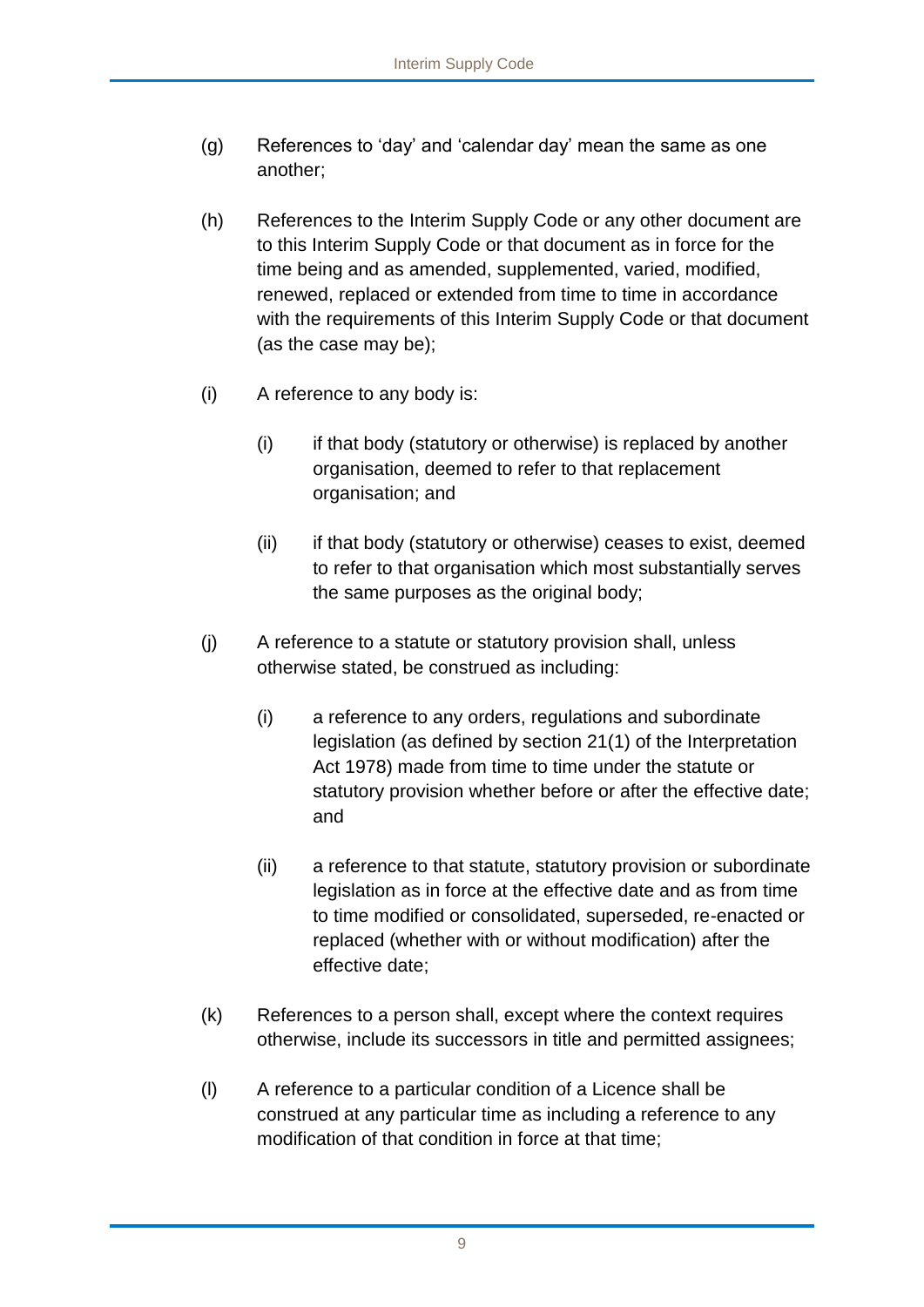- (m) Any words or expressions used in the 1991 Act or the Water Act 2014 shall, unless the contrary intention appears, have the same meaning when used in the Interim Supply Code;
- (n) The headings and contents table in the Interim Supply Code are for convenience only and do not affect its interpretation;
- (o) In the Interim Supply Code, the words 'other', 'includes', 'including' and 'for example' do not limit the generality of any preceding words, and any words which follow them shall not be construed as being limited in scope to the same class as the preceding words where a wider construction is possible; and
- (p) In the Interim Supply Code, the words 'for the time being' mean at the relevant time now or in the future unless the context requires otherwise.

# <span id="page-10-0"></span> $2.$ Introduction

#### <span id="page-10-1"></span> $2.1$ Purpose of this code

- 2.1.1 This document is the Interim Supply Code issued by the Authority pursuant to sections 63AF and 110O of the 1991 Act.
- 2.1.2 This code should be read in conjunction with the relevant provisions of the 1991 Act, the Water Act 2014, the Wholesale-Retail Code and the Exit Regulations.

# <span id="page-10-2"></span> $2.2$ Scope of this code

- 2.2.1 This Interim Supply Code makes provision about the following matters in particular:
	- (a) Part A of this code:
		- (i) sets out the procedure for electing to be an Eligible Licensee for the purposes of section 63AC and/or section 110L of the 1991 Act;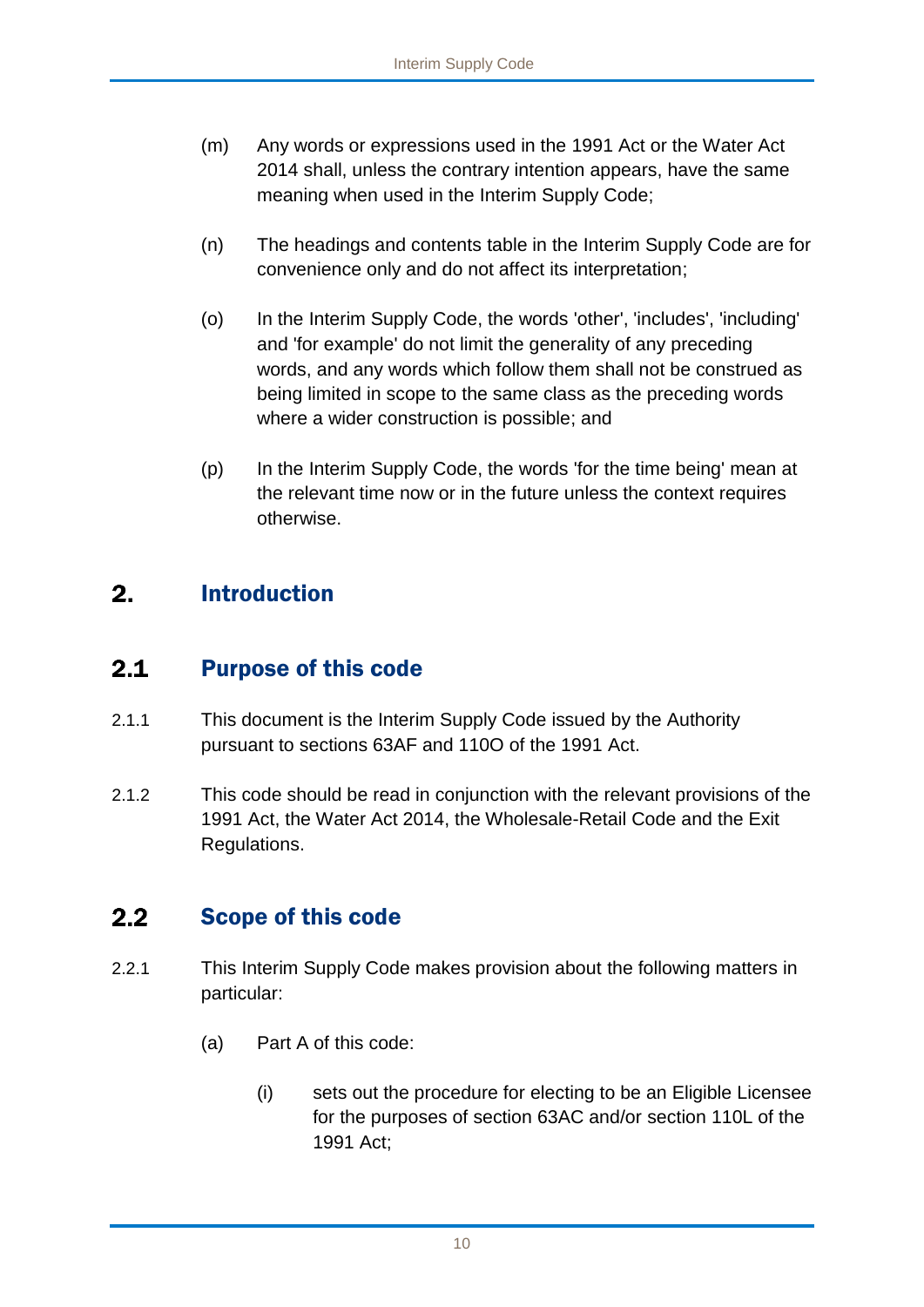- (ii) sets out the procedure for removal of such an Election or the temporary suspension of such an Election in accordance with section 63AC(5)(b) and/or section 110L(5)(b) of the 1991 Act;
- (b) Part B of this code:
	- (i) describes the circumstances in which the Authority's power of direction under section 63AC(3) or section 110L(3) of the 1991 Act may be exercised;
	- (ii) describes how the Authority will determine the date on which a Previous Licensee ceased to supply Premises with Water Retail Services and/or Sewerage Retail Services for the purposes of section 63AC and/or section 110L of the 1991 Act;
	- (iii) provides for the Authority to issue a Notice of Relevant Cessation of Supply and certain accompanying information;
	- (iv) describes the basis on which the Authority may decide to Allocate Interim Duty Supply Points;
- (c) Part C of this code:
	- (i) sets out various requirements applying to the terms and conditions contained in any Scheme made under section 63AE or section 110N of the 1991 Act;
	- (ii) sets out obligations on an Interim Licensee to inform Affected Customers of its applicable Scheme(s) and various other matters.

#### <span id="page-11-0"></span> $3.$ General

#### <span id="page-11-1"></span>Duties under this code  $3.1$

3.1.1 In carrying out its duties under this code, a Licensee (including for these purposes a Previous Licensee; Eligible Licensee or Interim Licensee) or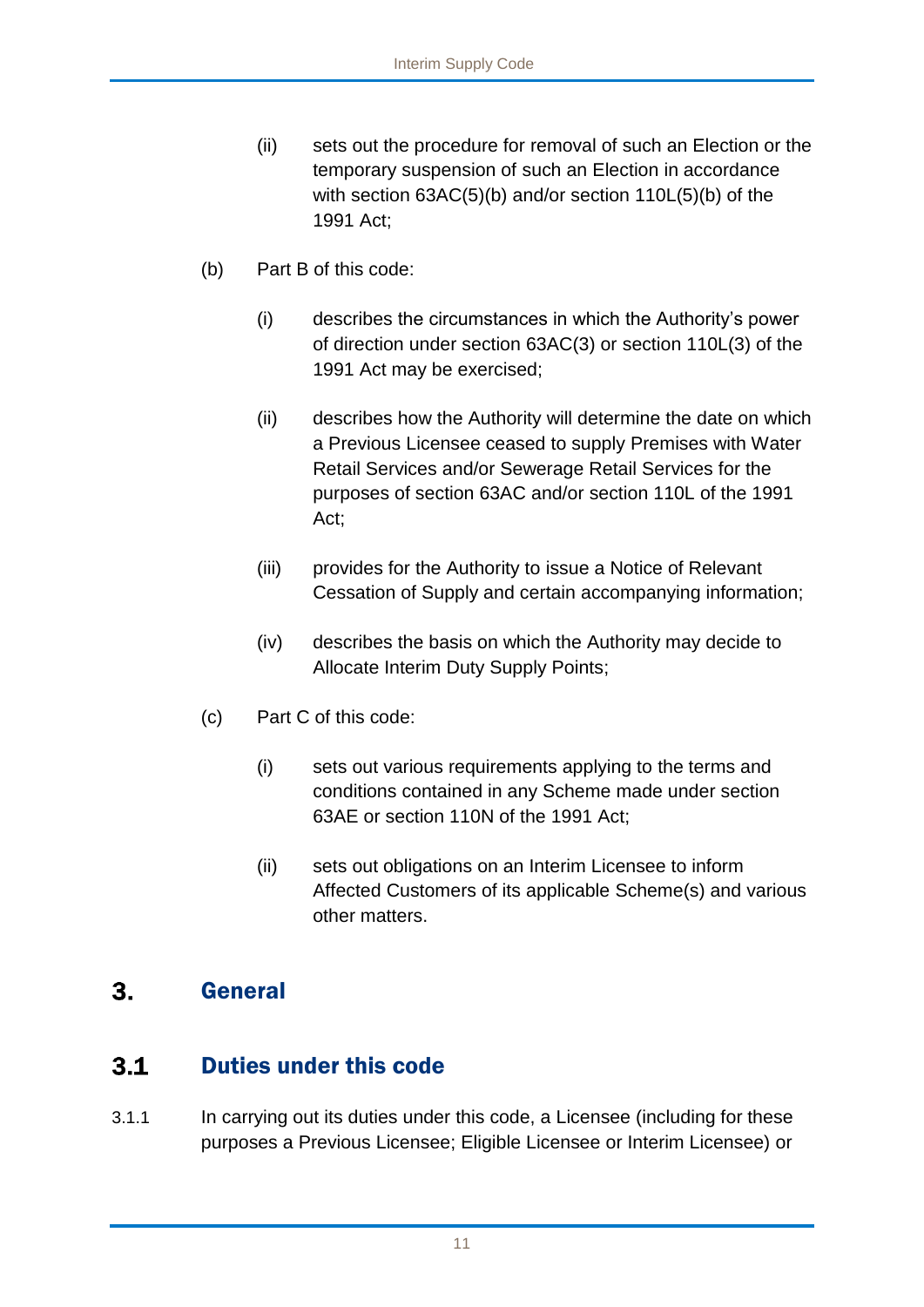relevant undertaker, as applicable, shall use all reasonable endeavours to:

- (a) co-operate with the Authority, the Market Operator, any other Licensee and any relevant undertaker as necessary in order to facilitate the orderly functioning of the arrangements set out in this code;
- (b) provide all data and other information in the format and timescales required by this code; and
- (c) make all relevant communications in the format and timescales required by this code.

# <span id="page-12-0"></span> $3.2<sub>2</sub>$ **Notices**

- 3.2.1 All notices to be given to any Eligible Licensee by the Authority under this code shall be marked for the attention of the person or persons notified to the Authority in accordance with Section 4.6 of this code.
- 3.2.2 All notices to be given to any party under this code shall be in writing.
- 3.2.3 A notice shall be treated as having been received:
	- (a) if delivered by hand (including courier) within Delivery Hours, when so delivered; and if delivered by hand outside Delivery Hours, at the next start of Delivery Hours;
	- (b) if sent by first class pre-paid post, guaranteed next day delivery, post with delivery confirmation or receipt (for example, special delivery) on the later of actual receipt and 9.00 am on the Business Day after posting if posted on a Business Day, and on the later of actual receipt and 9.00 am on the second Business Day after posting if not posted on a Business Day; and
	- (c) if sent by e-mail, or any other electronic means during a Business Day it is received on that Business Day and if it is sent outside of a Business Day it is received on the following Business Day.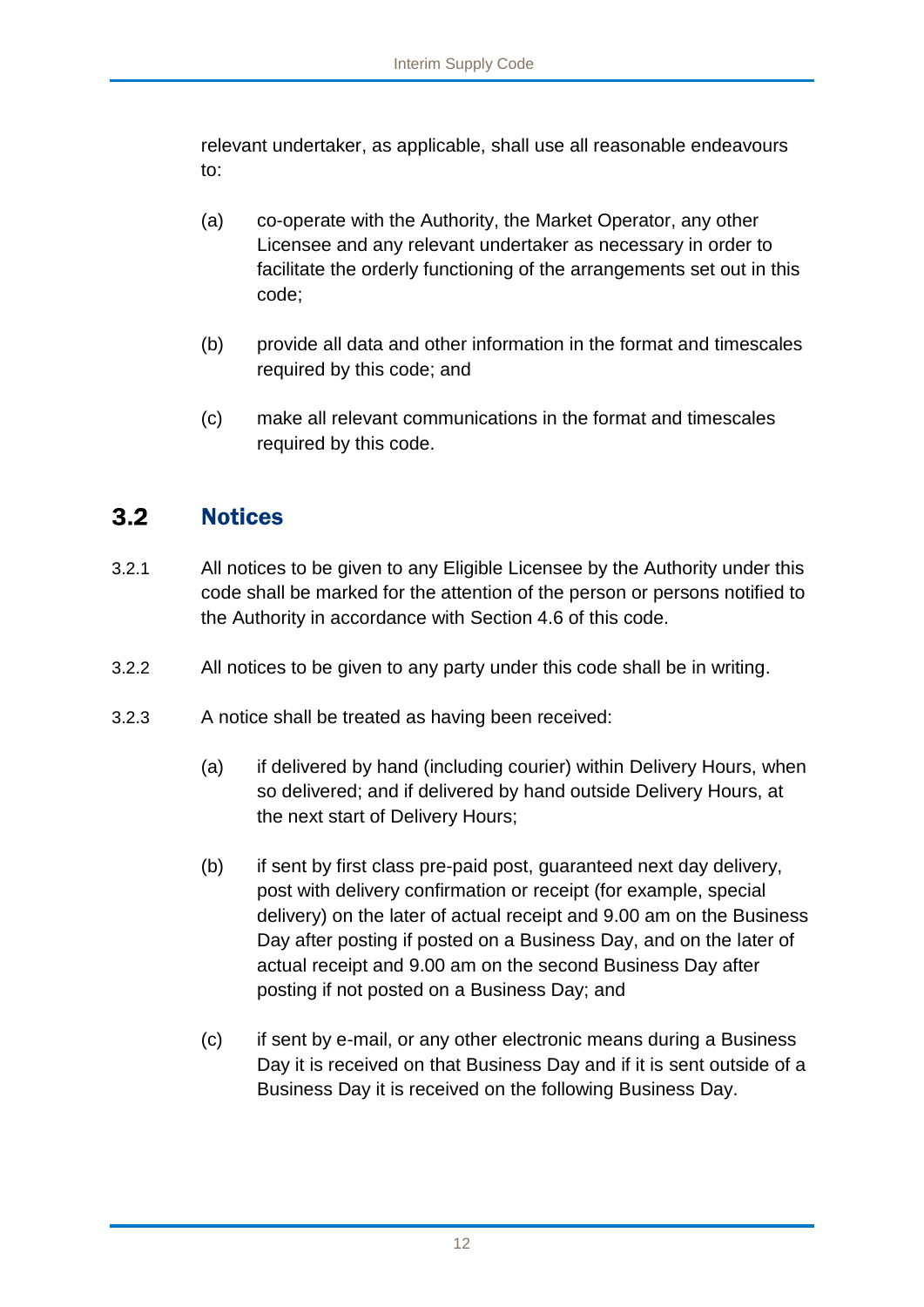3.2.4 In proving that a notice has been given it shall be conclusive evidence to demonstrate that delivery was made, or that the envelope containing the notice was properly addressed and posted (as the case may be).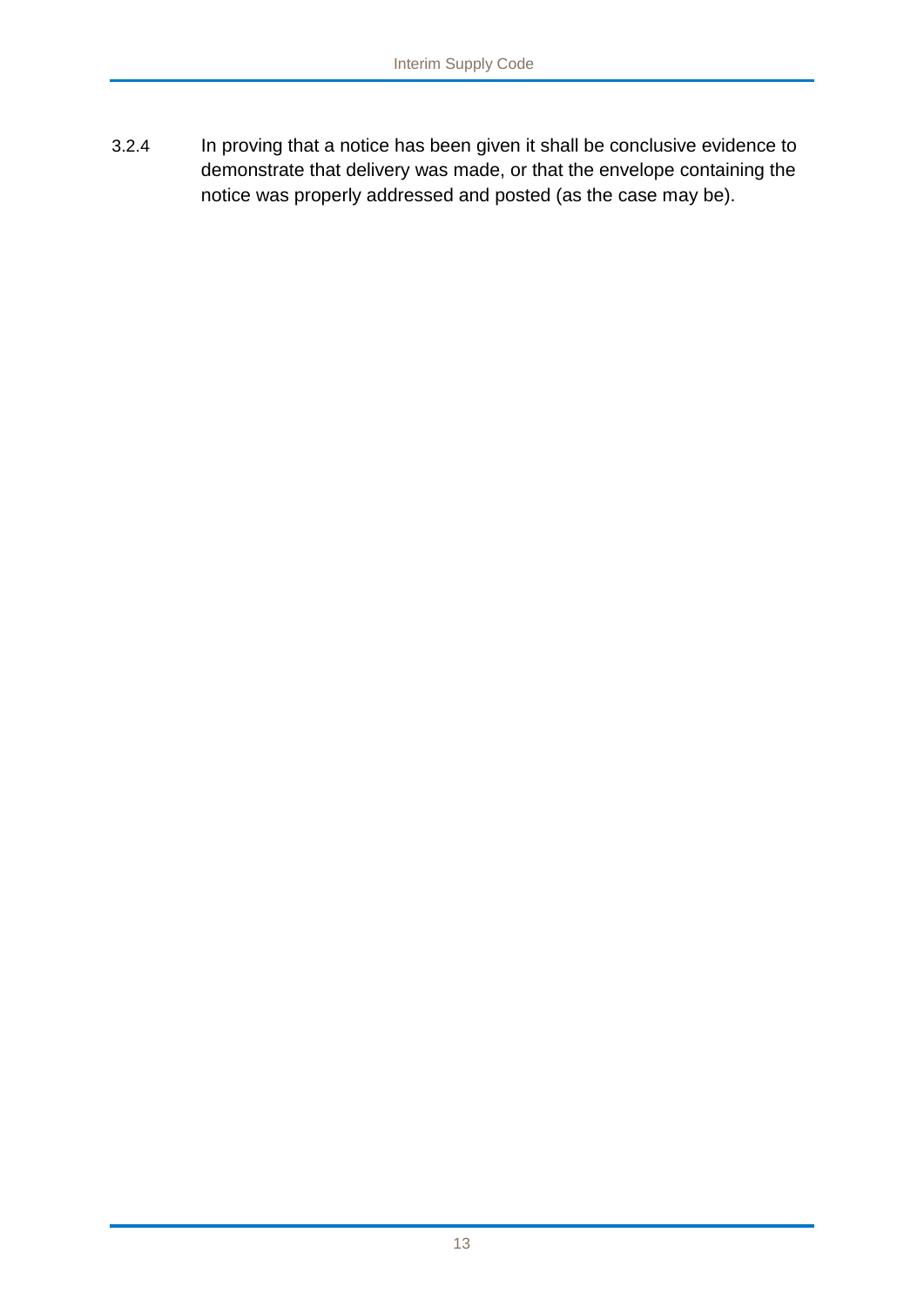# <span id="page-14-0"></span>PART A: ELIGIBLE LICENSEES

# <span id="page-14-1"></span> $\mathbf{4}$ Election, removal and temporary suspension of Eligible Licensee status

#### <span id="page-14-2"></span> $4.1$ Electing to be an Eligible Licensee

- 4.1.1 A Licensee which does not have a legal obligation to Elect to be an Eligible Licensee may Elect to be an Eligible Licensee at any time, in accordance with the further provisions of this code.
- 4.1.2 A Licensee which has a legal obligation to Elect to be an Eligible Licensee shall do so in accordance with the further provisions of this code.
- 4.1.3 The manner in which a Licensee shall Elect to be an Eligible Licensee shall be by submitting a notification to the Market Operator to be an Opted In Retailer for the purposes of the Interim Supplier Allocation Process, in accordance with the relevant provisions of the Wholesale-Retail Code.
- 4.1.4 The notification submitted to the Market Operator shall include:
	- (a) the Area or Areas in relation to which the Licensee is Electing to be an Eligible Licensee;
	- (b) in respect of each such Area whether it is to be an Eligible Licensee in relation to Water Retail Services or Sewerage Retail Services or both.
- 4.1.5 Within a reasonable time of Electing to be an Eligible Licensee, a Licensee shall confirm to the Authority in writing that:
	- (a) it has made a Scheme for each Service Category and each Area in respect of which it is electing to be an Eligible Licensee;
	- (b) it has provided a copy of the Scheme to the Authority; and
	- (c) it has published the Scheme on its website.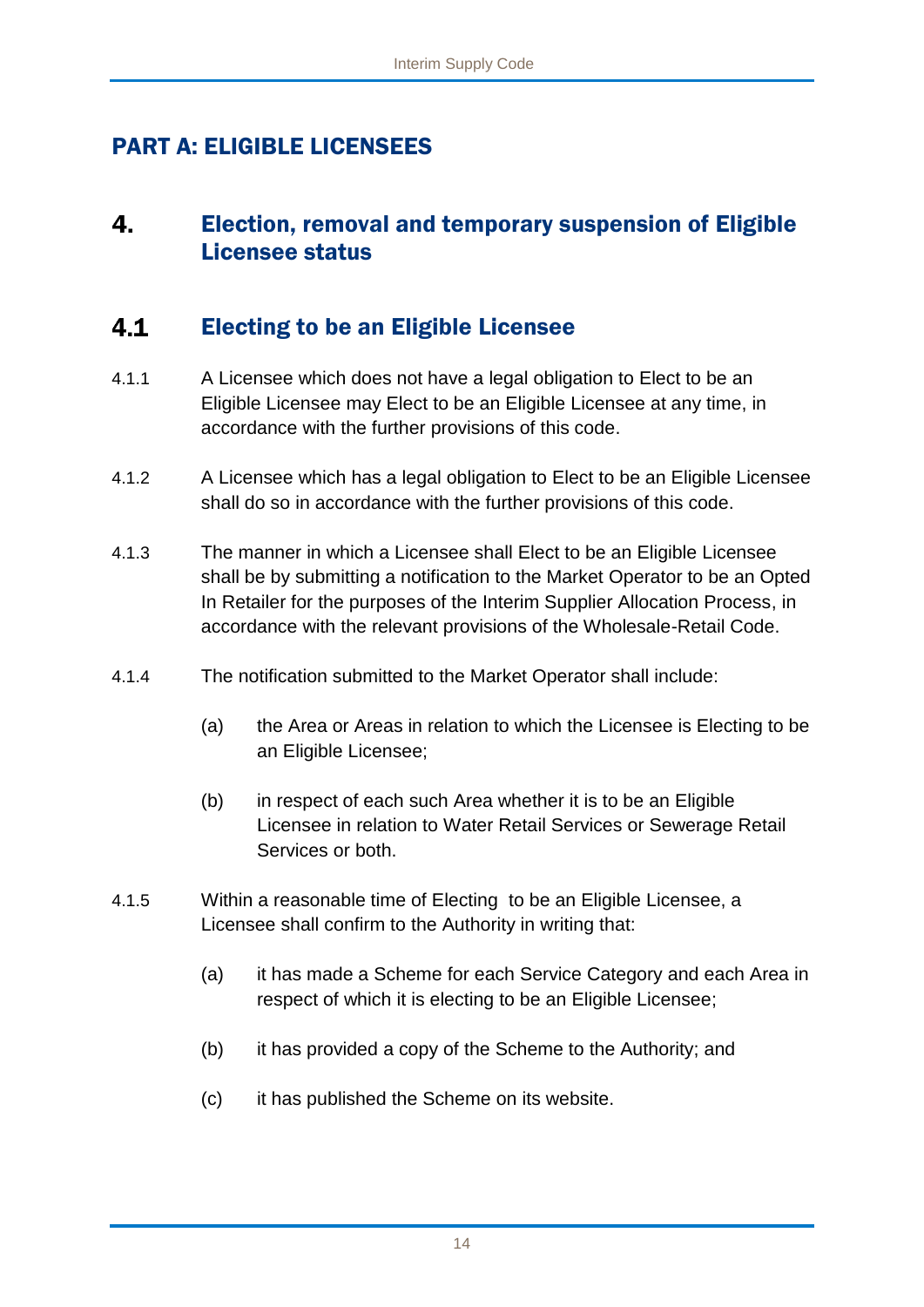# <span id="page-15-0"></span> $4.2$ Statement of Interim Supply Capacity

- 4.2.1 An Eligible Licensee shall make and from time to time revise a Statement of Interim Supply Capacity.
- 4.2.2 The Statement of Interim Supply Capacity shall include the following information:
	- (a) the Area or Areas in which the Eligible Licensee has capacity within its business to provide Interim Supply of Water Retail Services and/or Sewerage Retail Services to Affected Customers in the event that it is directed to do so by the Authority in accordance with section 63AC(3) and/or section 110L(3) of the 1991 Act;
	- (b) for each such Area, the maximum number of additional Supply Points of each Service Category in respect of which it has such capacity to provide Interim Supply or whether there is no such limit;
	- (c) the maximum total number of additional Supply Points of each Service Category in respect of which it has capacity to provide Interim Supply across all Areas in respect of which it is an Eligible Licensee;
	- (d) confirmation that the Eligible Licensee would be able to finance any additional costs to its business associated with the provision of Interim Supply to the maximum number of additional Supply Points indicated above, including (but not limited to) the costs of Wholesale Charges and Credit Support for which the Eligible Licensee would be liable under the terms of the Wholesale-Retail Code;
	- (e) confirmation that the Eligible Licensee would be able to provide Interim Supply to the maximum number of additional Supply Points which it has indicated without materially affecting its supply of Water Retail Services and/or Sewerage Retail Services to its existing Non-Household Customers;
	- (f) the reasons for any limitation on the number of additional Supply Points in respect of which the Eligible Licensee has capacity to provide Interim Supply;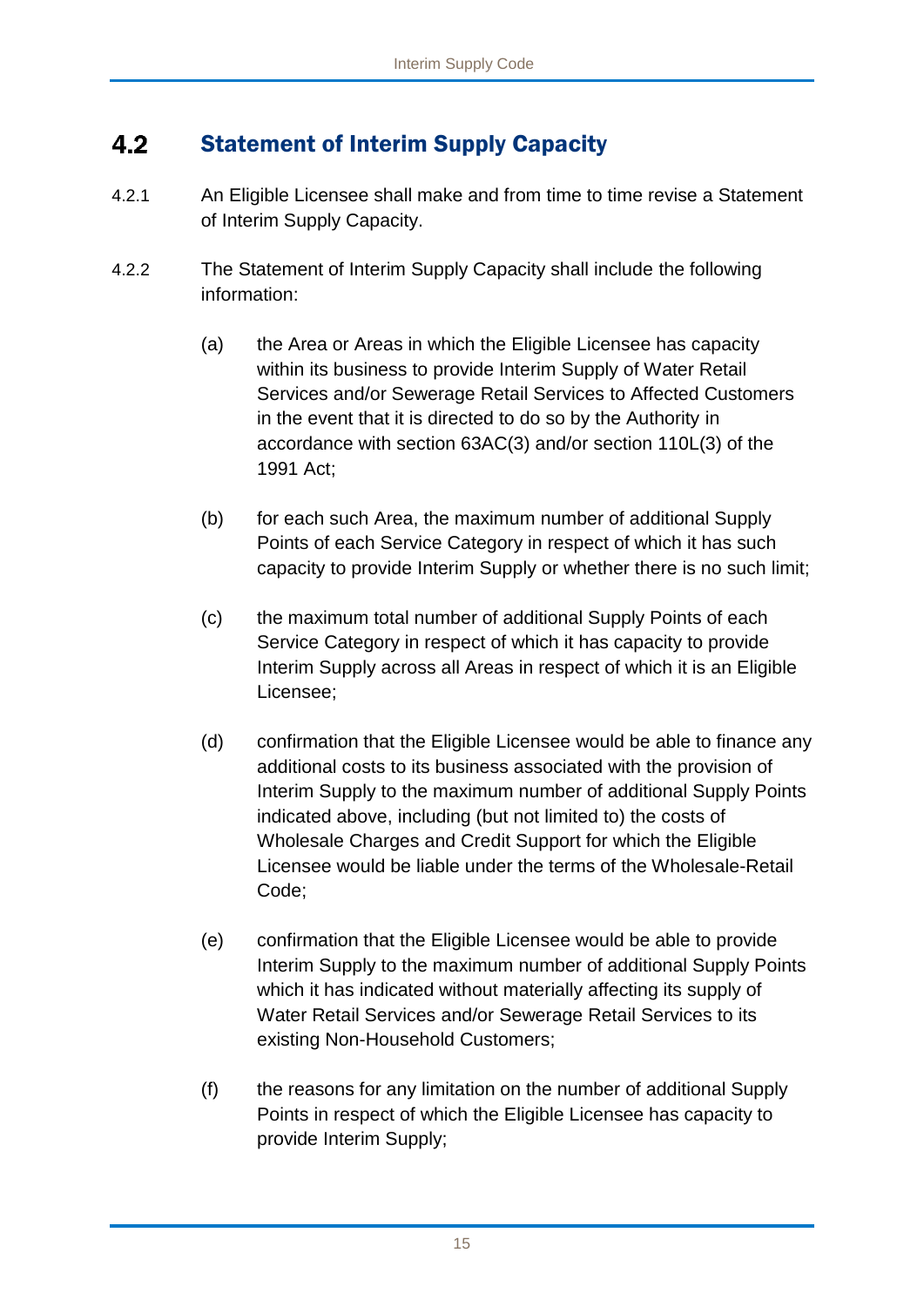- (g) any expected material increase or decrease in the Eligible Licensee's capacity to provide Interim Supply and the reasons and expected timing for any such change;
- (h) confirmation that the Eligible Licensee has suitable arrangements in place that would enable it to provide the information to Affected Customers in a full and timely manner, as required under Section 9 of this code; and
- (i) confirmation that the Eligible Licensee has suitable arrangements in place that would enable it to provide Affected Customers with timely and accurate bills.
- 4.2.3 An Eligible Licensee shall provide a copy of its current or revised Statement of Interim Supply Capacity to the Authority in each of the following circumstances:
	- (a) at the same time as it first Elects to be an Eligible Licensee;
	- (b) at the same time as it Elects to be an Eligible Licensee in respect of any additional Areas and/or Service Categories;
	- (c) promptly following any change in circumstances that materially affects the Eligible Licensee's capacity to provide Interim Supply;
	- (d) at the same time as the Eligible Licensee Suspends its Election in accordance with the further provisions of this code;
	- (e) prior to the Eligible Licensee removing its Election in respect of one or more Service Categories and/or Areas in accordance with the further provisions of this code; and
	- (f) upon request by the Authority at any time and within the timescales specified in the request.
- 4.2.4 The Authority may at any time request in writing reasonable additional information or evidence from an Eligible Licensee to support its Statement of Interim Supply Capacity. An Eligible Licensee shall respond to any such request within the timescale specified by the Authority in any such request.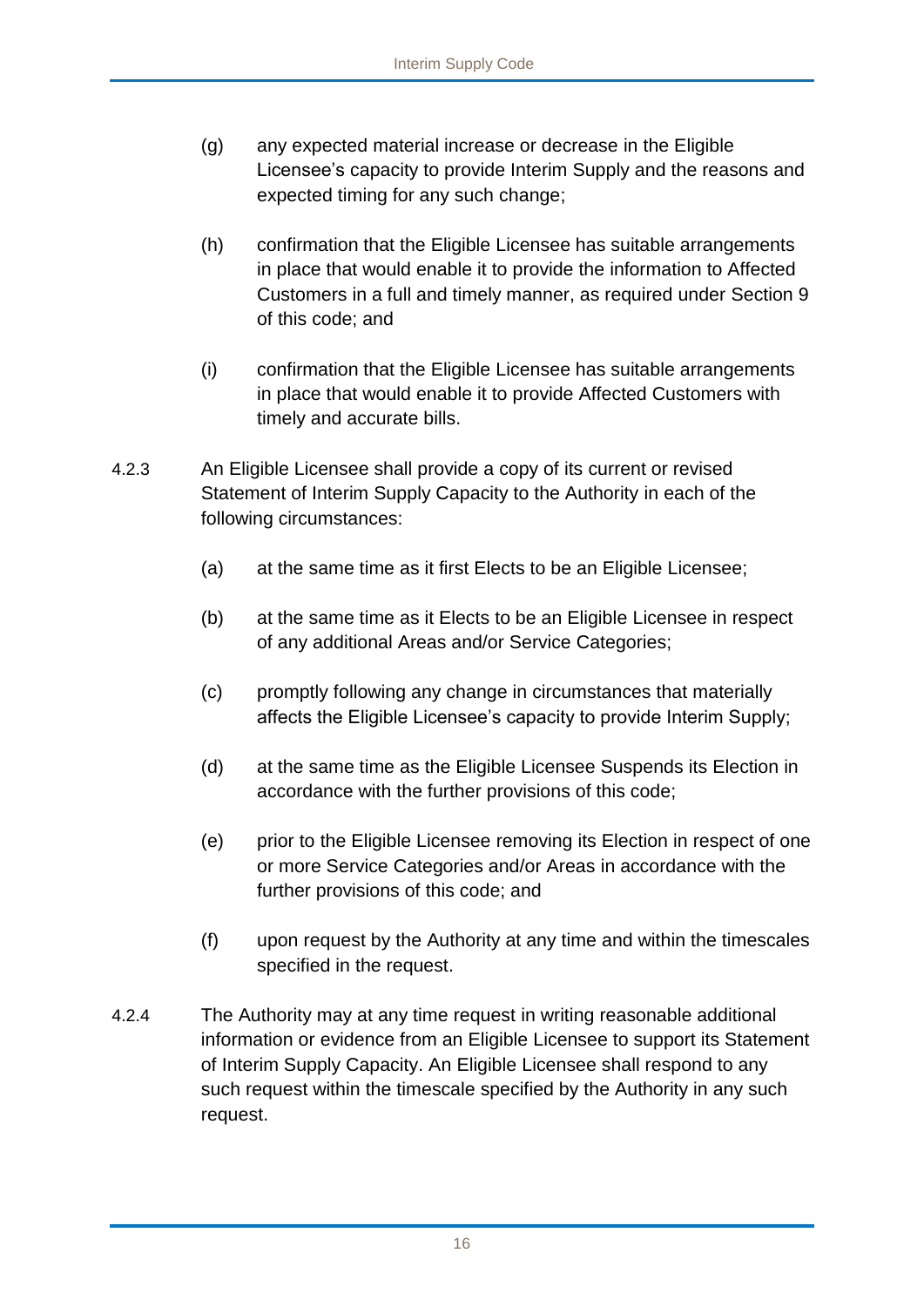# <span id="page-17-0"></span> $4.3$ Removal of Election

- 4.3.1 An Eligible Licensee that no longer wishes to be an Eligible Licensee in respect of any Area and/or Service Category shall be entitled to remove its Election in respect of one or more Service Categories and/or Areas at any time, subject to the further provisions of this section.
- 4.3.2 Prior to removing its Election in respect of one or more Service Categories and/or Areas, an Eligible Licensee shall provide a revised Statement of Interim Supply Capacity to the Authority together with an explanation of the Eligible Licensee's reasons for removing or amending its Election, with reference to the revised Statement of Interim Supply Capacity.
- 4.3.3 An Eligible Licensee may remove its Election in respect of one or more Service Categories and/or Areas by submitting a notification to the Market Operator to that effect in accordance with the relevant provisions of the Wholesale-Retail Code.
- 4.3.4 The notification shall include:
	- (a) the Area or Areas in relation to which its Election is to be removed; and
	- (b) in respect of each such Area whether it wishes remove its Election in relation to Water Retail Services and/or Sewerage Retail Services or both.

# <span id="page-17-1"></span> $4.4$ Suspension of Election following a Notice of Relevant Cessation of Supply

- 4.4.1 An Eligible Licensee may Suspend its Election in respect of one or more Service Categories and/or Areas following the issue by the Authority of a Notice of Relevant Cessation of Supply, subject to the further provisions of this section.
- 4.4.2 The Authority shall not direct an Eligible Licensee to provide Interim Supply in respect of any Interim Duty Supply Points which relate to any Area and/or Service Category in respect of which the Eligible Licensee has Suspended its Election.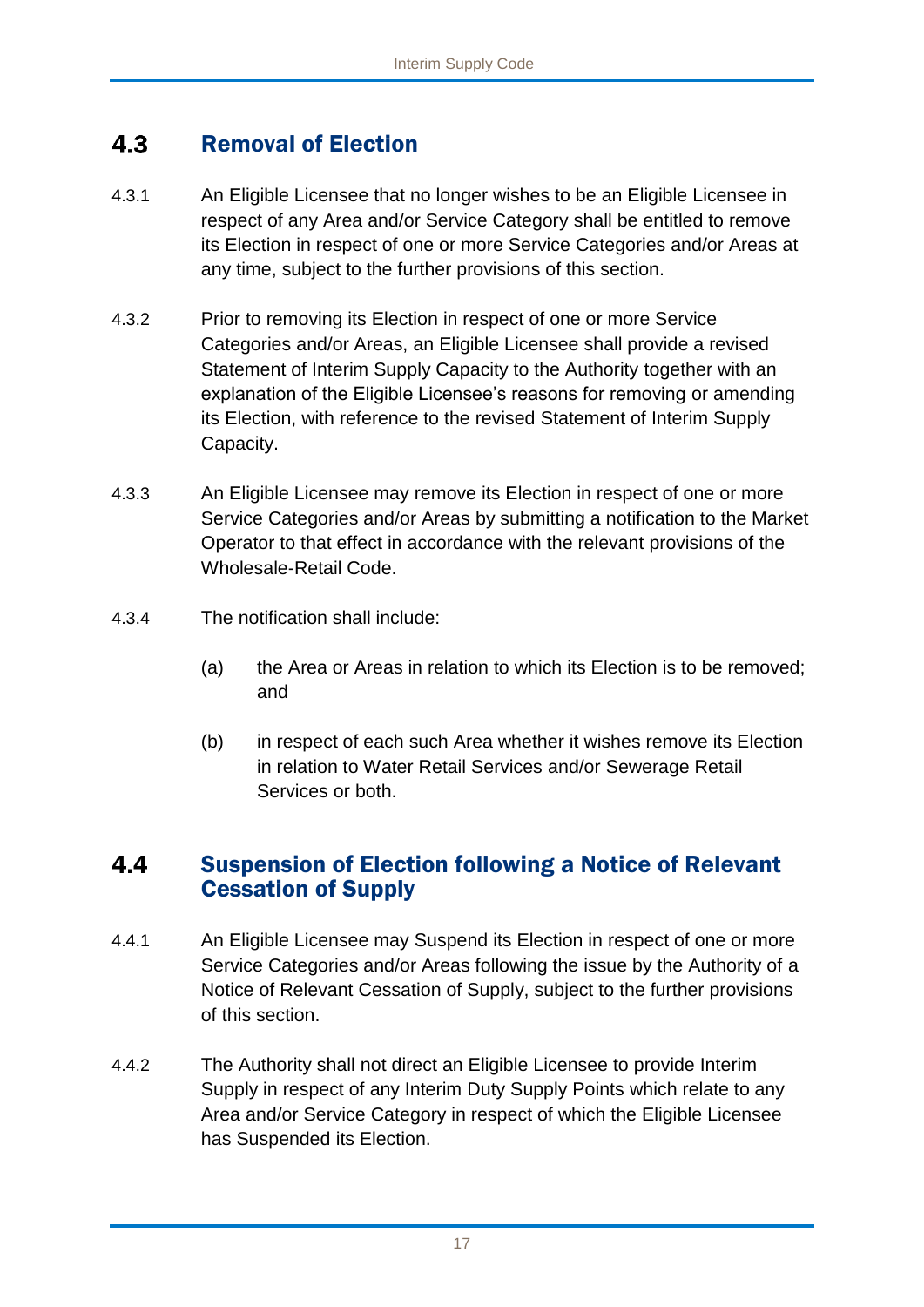- 4.4.3 A Notice of Relevant Cessation of Supply issued by the Authority shall specify the Suspension Deadline. This deadline may be on the same day that the relevant Notice of Relevant Cessation of Supply is issued.
- 4.4.4 Any Retailer wishing to Suspend its Election shall send a notification to that effect to the Authority in accordance with the Notice of Relevant Cessation of Supply and to the Market Operator in accordance with the relevant provisions of the Wholesale-Retail Code.
- 4.4.5 Any notification that is received by either the Authority or the Market Operator after the deadline specified in the relevant Notice of Relevant Cessation of Supply shall not have any effect unless otherwise directed by the Authority.
- 4.4.6 The details that the Eligible Licensee shall be required to provide in its notification of Suspension shall include:
	- (a) confirmation that it wishes to Suspend its Election in relation to the specified Notice of Relevant Cessation of Supply;
	- (b) the Area(s) in respect of which it wishes to Suspend its Election; and
	- (c) whether it wishes to Suspend its Election in relation to Water Retail Services or Sewerage Retail Services or both in each such Area.
- 4.4.7 At the same time that an Eligible Licensee sends notification to the Market Operator to Suspend its Election, the Eligible Licensee shall provide a revised Statement of Interim Supply Capacity to the Authority together with an explanation of the Eligible Licensee's reasons for Suspending its Election, with reference to the revised Statement of Interim Supply Capacity.
- 4.4.8 An Eligible Licensee shall be deemed by the Authority to have Suspended its Election in the event that its status as an Opted in Retailer has been suspended in the circumstances set out in the Wholesale-Retail Code following an Insolvency Event.
- 4.4.9 Following the Allocation of all the Interim Duty Supply Points identified in the Notice of Relevant Cessation of Supply, an Eligible Licensee which had Suspended its Election in relation to that Notice of Relevant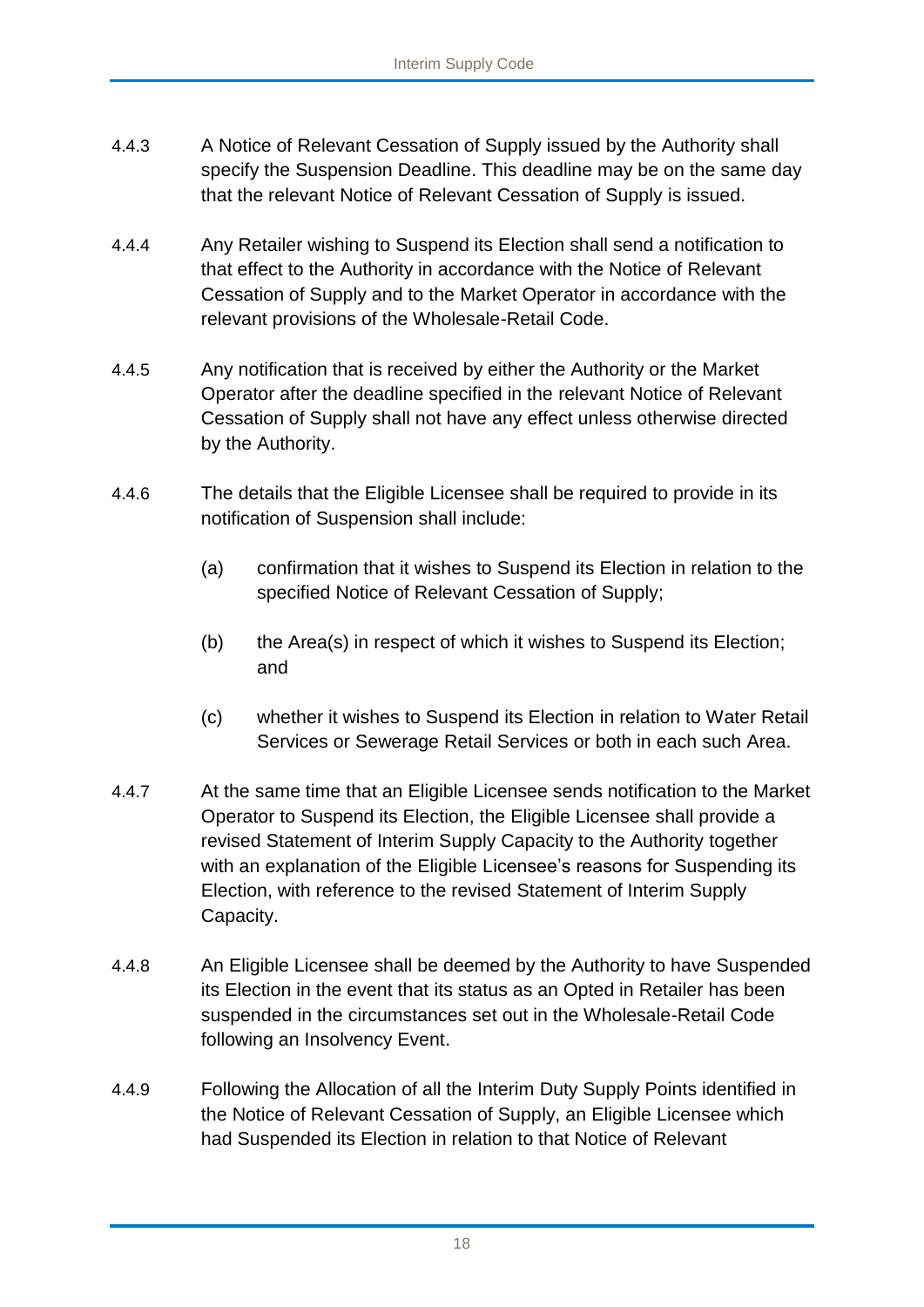Cessation of Supply shall immediately become an Eligible Licensee for each Area and/or Service Category that was affected by the Suspension, in accordance with its Election as an Opted-In Retailer.

# <span id="page-19-0"></span>4.5 Contact Details

4.5.1 An Eligible Licensee shall provide the Authority with the contact details of the person(s) within its organisation to whom all notices, information and directions issued under this code shall be sent. This information shall be provided at the same time as an Eligible Licensee first Elects to be an Eligible Licensee and shall be updated following any change to the relevant contact details. This information shall include contact details for use outside of Delivery Hours where this is necessary in view of the urgency of a Relevant Cessation of Supply event. It is the responsibility of the Eligible Licensee to keep contact details up to date.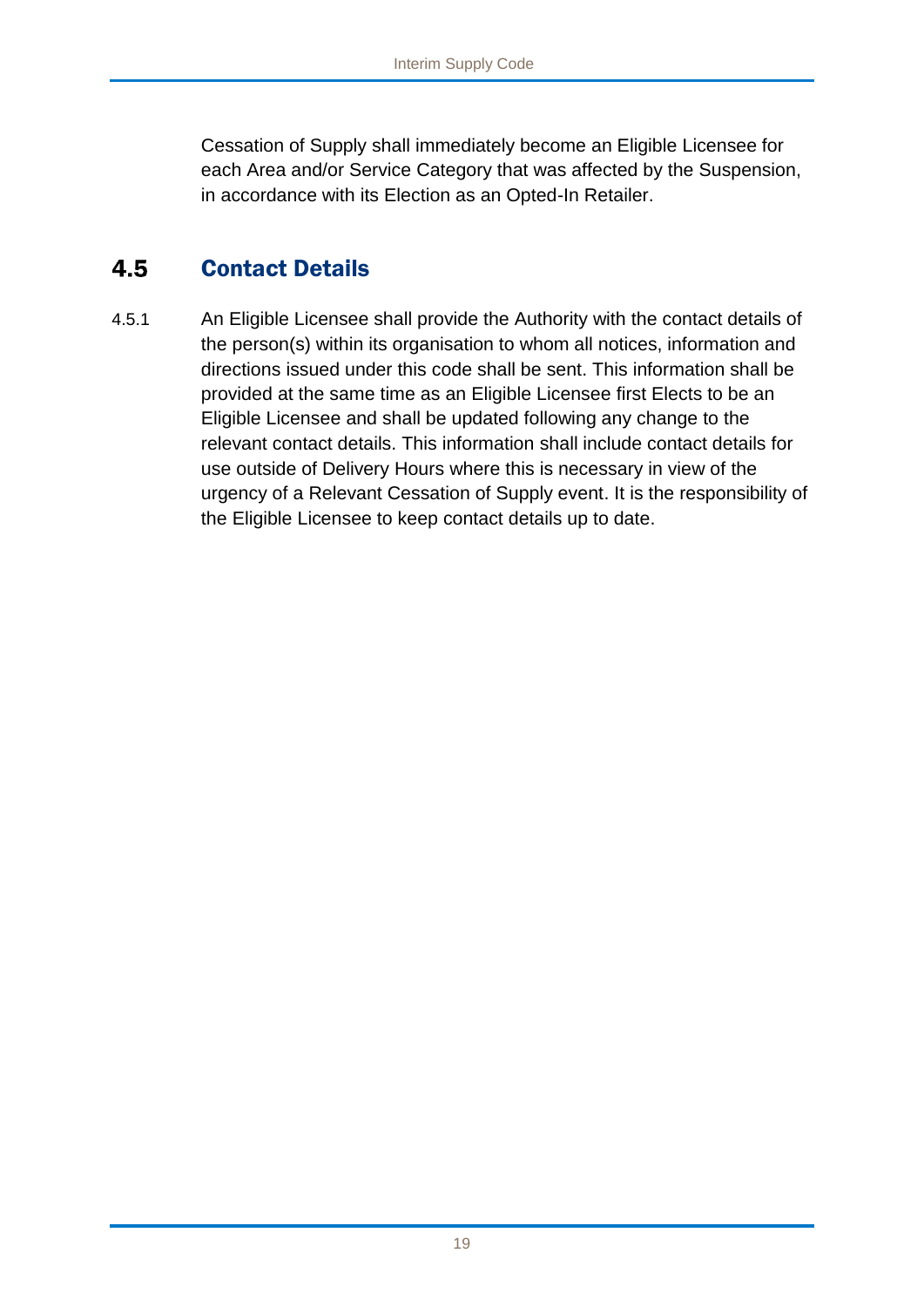# <span id="page-20-0"></span>PART B: PROCEDURE FOLLOWING A RELEVANT CESSATION OF **SUPPLY**

### <span id="page-20-1"></span>5. Relevant Cessation of Supply

# <span id="page-20-2"></span> $5.1$ Circumstances in which the Authority's power of direction may be exercised

- 5.1.1 The Authority shall only use its power under section 63AC and/or section 110L of the 1991 Act to direct an Eligible Licensee to provide Interim Supply in respect of any Premises in the following circumstances:
	- (a) there has been a Relevant Cessation of Supply in relation to the Premises;
	- (b) that Previous Licensee is not a Self-Supply Licensee; and
	- (c) an Interim Duty Supply Point relating to the Premises has been Allocated to the Eligible Licensee in accordance with this code.

#### <span id="page-20-3"></span> $5.2$ Date of Relevant Cessation of Supply

- 5.2.1 The Authority shall determine the Date of Relevant Cessation of Supply in relation to each Relevant Cessation of Supply.
- 5.2.2 The Date of Relevant Cessation of Supply shall be:
	- (a) the date on which the relevant Previous Licensee's Licence was (or will be) revoked, as set out in the relevant revocation notice issued by the Authority; or
	- (b) the date on which a Wholesale Contract between the relevant Previous Licensee and a relevant undertaker was terminated.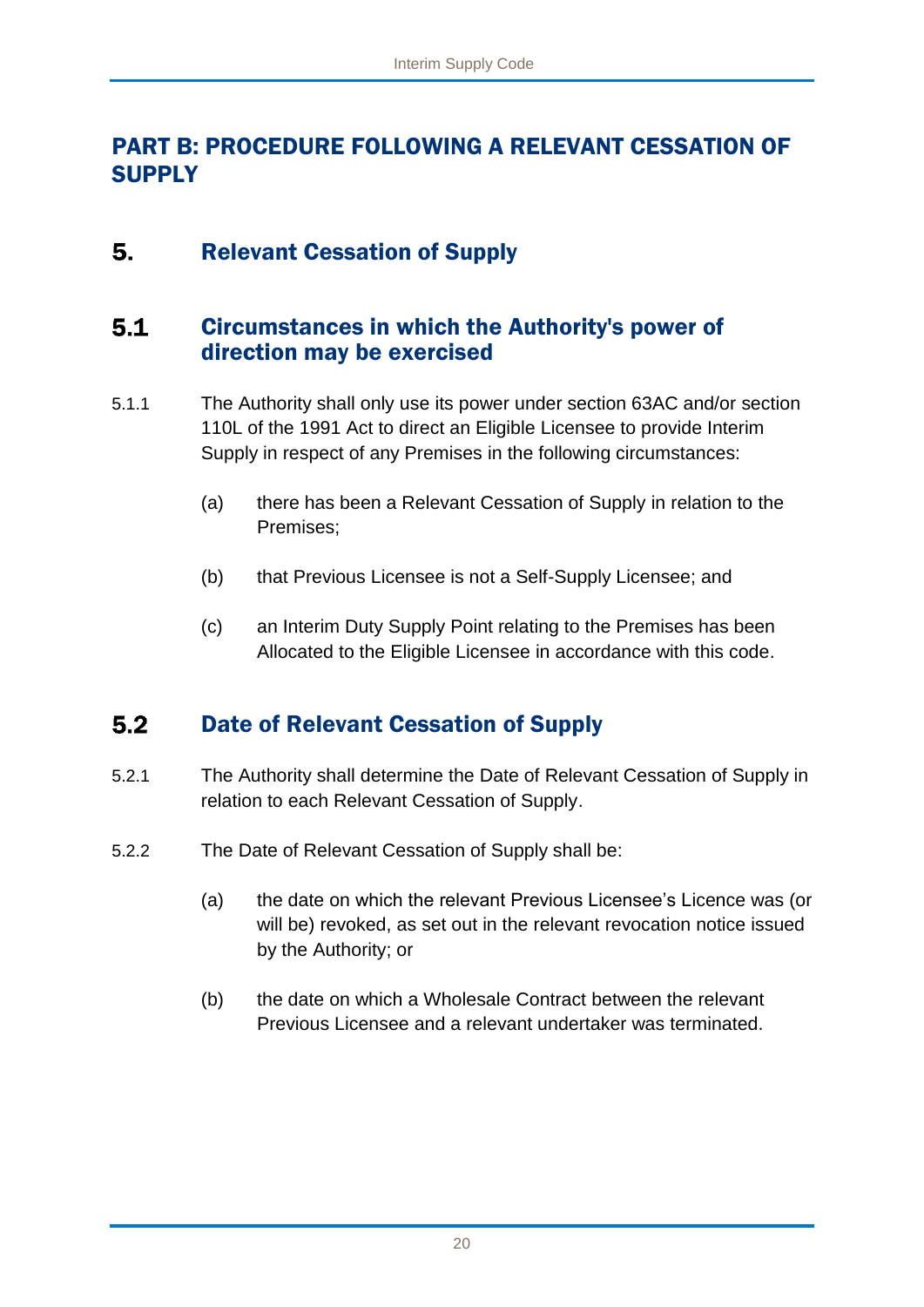### <span id="page-21-0"></span>6. Notice of Relevant Cessation of Supply

# <span id="page-21-1"></span> $6.1$ Issue of Notice of Relevant Cessation of Supply in respect of which the Authority proposes to give a direction to an Eligible Licensee

- 6.1.1 The Authority shall issue a Notice of Relevant Cessation of Supply where:
	- (a) there has been a Relevant Cessation of Supply in respect of which the Authority proposes to give a direction under section 63AC(3) or section 110L(3) of the 1991 Act; or
	- (b) a Relevant Cessation of Supply will occur at a date specified in a Licence revocation notice which has already been issued or which is issued at the same time as the Notice of Relevant Cessation of Supply and the Authority proposes to give a direction under section 63AC(3) or section 110L(3) of the 1991 Act in respect of such Relevant Cessation of Supply.
- 6.1.2 The Authority shall send a copy of the Notice of Relevant Cessation of Supply to each Eligible Licensee which is identified in the List of Eligible Licensees on the date on which the Notice of Relevant Cessation of Supply is issued and is eligible for at least one relevant combination of Area and Service Category in respect of the Relevant Cessation of Supply.
- 6.1.3 At the same time, the Authority shall also send a copy of the Notice of Relevant Cessation of Supply to:
	- (a) each relevant undertaker in whose Area there is an Interim Duty Supply Point; and
	- (b) the Market Operator.
- 6.1.4 The information to be included in a Notice of Relevant Cessation of Supply shall include (but need not be limited to):
	- (a) the identity of the Previous Licensee which has ceased or which shall cease to supply Premises as of the Date of Relevant Cessation of Supply;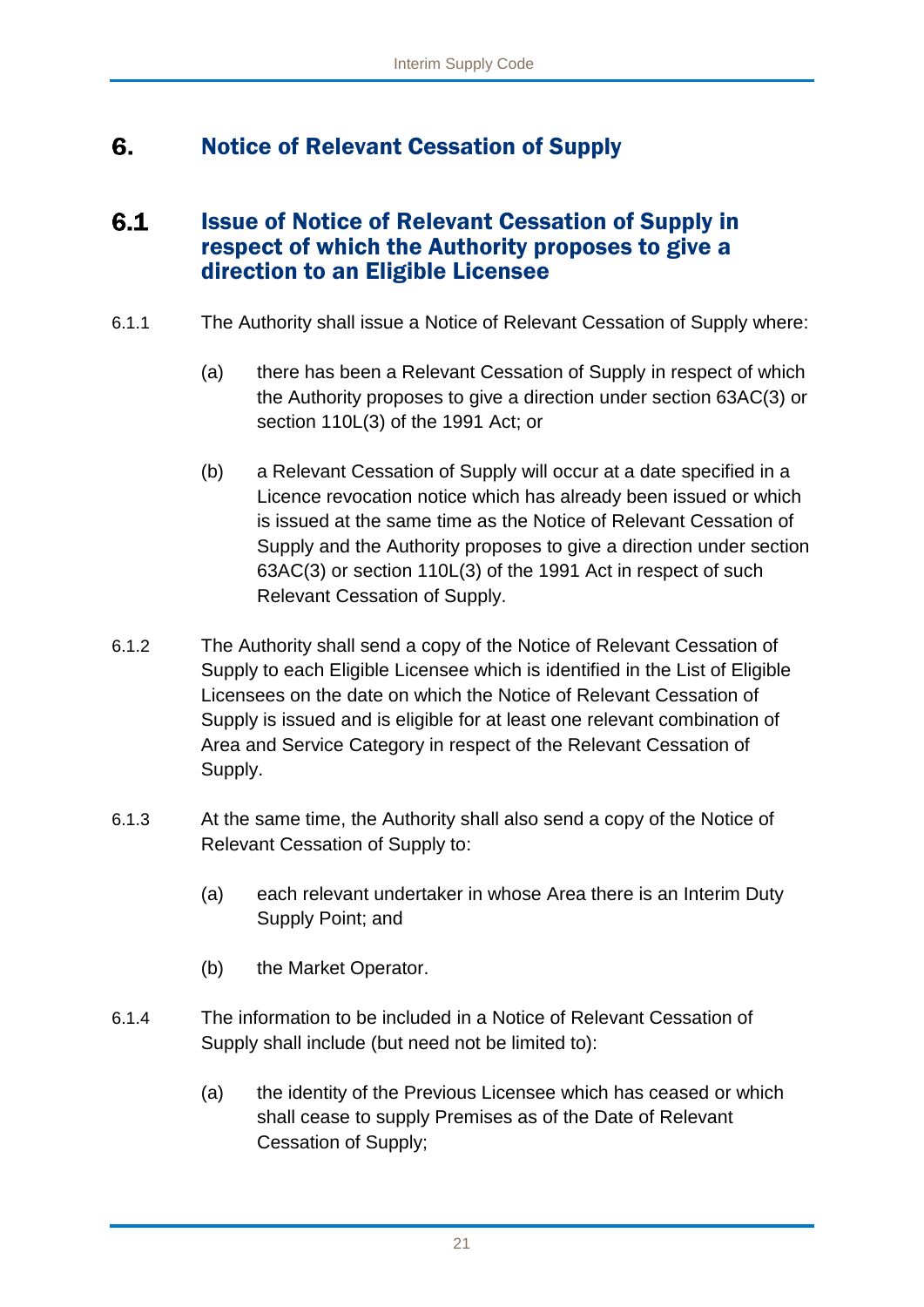- (b) the Date of Relevant Cessation of Supply, which may be a date in the future in the circumstances described in Section 6.1.1(b) of this code; and
- (c) the Suspension Deadline, which in urgent circumstances may be on the same day that the Notice of Relevant Cessation of Supply is issued.
- 6.1.5 The Authority shall provide the following information to all recipients of a Notice of Relevant Cessation of Supply and/or procure that the following information is otherwise made available to the recipients:
	- (a) the Area(s) in which the Relevant Cessation of Supply has occurred or shall occur; and
	- (b) the number (or expected number) of Interim Duty Supply Points of each Service Category in each Area in respect of which the Relevant Cessation of Supply has occurred or shall occur.
- 6.1.6 The above information shall be made available prior to the deadline specified within the Notice of Relevant Cessation of Supply by which any Eligible Licensee entitled to Suspend its Election in respect of the Relevant Cessation of Supply must do so.
- 6.1.7 In addition to the information specified above, the Authority may provide such additional information as it considers appropriate in the particular circumstances and/or procure that such additional information is otherwise made available to the recipients. This additional information could include, but need not be limited to:
	- (a) the number of Interim Duty Supply Points in each Area subject to a particular Wholesale Tariff;
	- (b) the meter read history of the Interim Duty Supply Points;
	- (c) the number of Interim Duty Supply Points in each Area which receive Trade Effluent Services; and
	- (d) disaggregation of the number of Interim Duty Supply Points in each Area, such as by size or type of customer.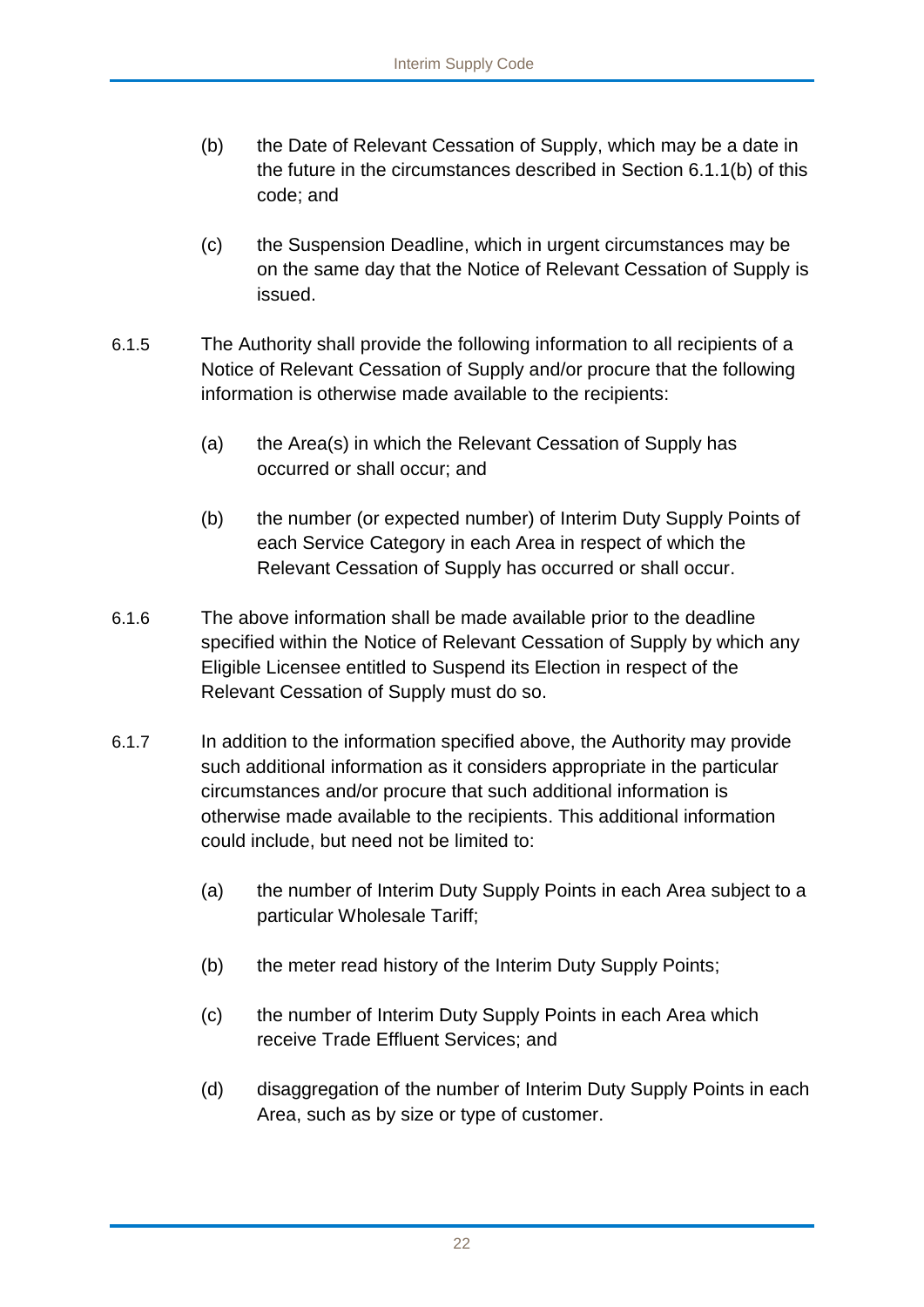# <span id="page-23-0"></span> $6.2$ Issue of Notice of Relevant Cessation of Supply in respect of which the Authority does not propose to give a direction to an Eligible Licensee

- 6.2.1 The Authority shall issue a Notice of Relevant Cessation of Supply where:
	- (a) there has been a Relevant Cessation of Supply in respect of which the Authority does not propose to give a direction under section 63AC(3) or section 110L(3) of the 1991 Act; or
	- (b) a Relevant Cessation of Supply will occur at a date specified in a Licence revocation notice which has already been issued or which is issued at the same time as the Notice of Relevant Cessation of Supply and the Authority does not propose to give a direction under section 63AC(3) or section110L(3) of the 1991 Act in respect of such Relevant Cessation of Supply.
- 6.2.2 The Authority shall send a copy of a Notice of Relevant Cessation of Supply issued pursuant to Section 6.2.1 to the recipients identified in Sections 6.1.2 and 6.1.3 of this code.
- 6.2.3 The information to be included within a Notice of Relevant Cessation of Supply issued pursuant to this Section 6.2 shall include (but need not be limited to):
	- (a) the identity of the Previous Licensee which has ceased or which shall cease to supply Premises as of the Date of Relevant Cessation of Supply;
	- (b) the Date of Relevant Cessation of Supply, which may be a date in the future in the circumstances described in Section 6.2.1(b) of this code; and
	- (c) the Area(s) in which the Relevant Cessation of Supply has occurred or will occur.
- 6.2.4 Where section 63AC(2) or section 110L(2) of the 1991 Act applies and the Authority notifies the Market Operator that no direction is to be made under section 63AC(3) or section 110L(3) of the 1991 Act, the Market Operator shall Register the Interim Duty Supply Points to the relevant undertaker for the Area in which the relevant Premises are located with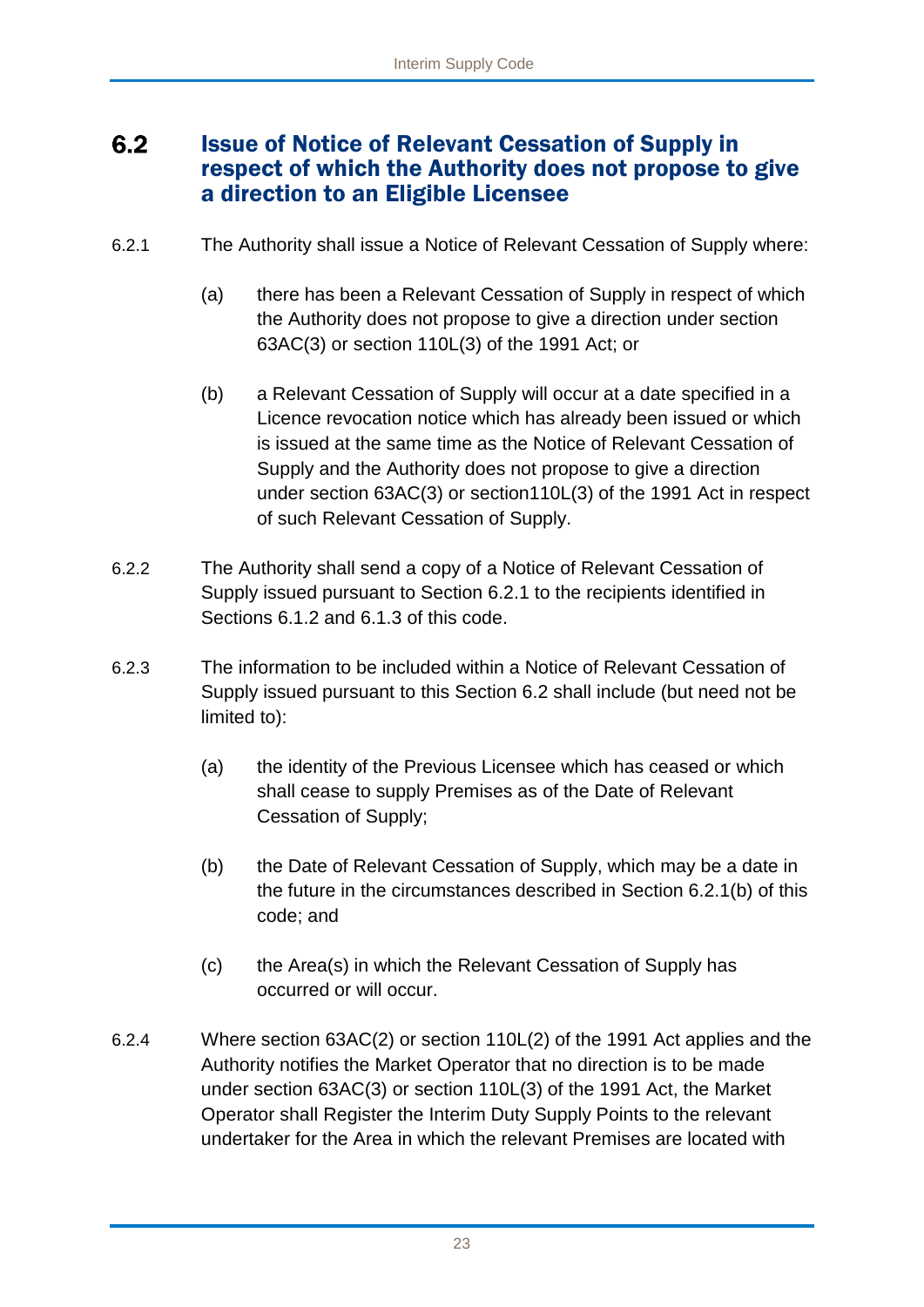effect from the Date of Relevant Cessation of Supply, in accordance with the provisions of the Wholesale-Retail Code.

### <span id="page-24-0"></span> $6.3$ Use of Information

- 6.3.1 An Eligible Licensee shall only use the information provided pursuant to Section 6.1 of this code for the purposes of making a decision about whether it intends to Suspend its Election in relation to the notified Relevant Cessation of Supply or to make an Interim Supply Offer.
- 6.3.2 An Eligible Licensee shall comply with all applicable law in relation to such information.

# <span id="page-24-1"></span> $6.4$ Request for information from market participants and Market Operator

- 6.4.1 The Authority may issue a request to a Previous Licensee, relevant undertaker or Market Operator to provide relevant data or information to facilitate the provision of the information specified in Section 6.1 of this code.
- 6.4.2 This provision shall be without prejudice to any other rights in law under which the Authority is entitled to request information from Licensees or any other party.

# <span id="page-24-2"></span> $\overline{7}$ . Allocation of Interim Duty Supply Points

# <span id="page-24-3"></span> $7.1$ Selection of method of Allocation by Authority

- 7.1.1 The following provisions shall apply where the Authority has issued a Notice of Relevant Cessation of Supply in respect of which the Authority proposes to give a direction to an Eligible Licensee.
- 7.1.2 Only those Eligible Licensees identified in Section 6.1.2 of this code shall be eligible to be given such a direction under section 63AC(3) or section 110L(3) of the 1991 Act in respect of the notified Relevant Cessation of Supply.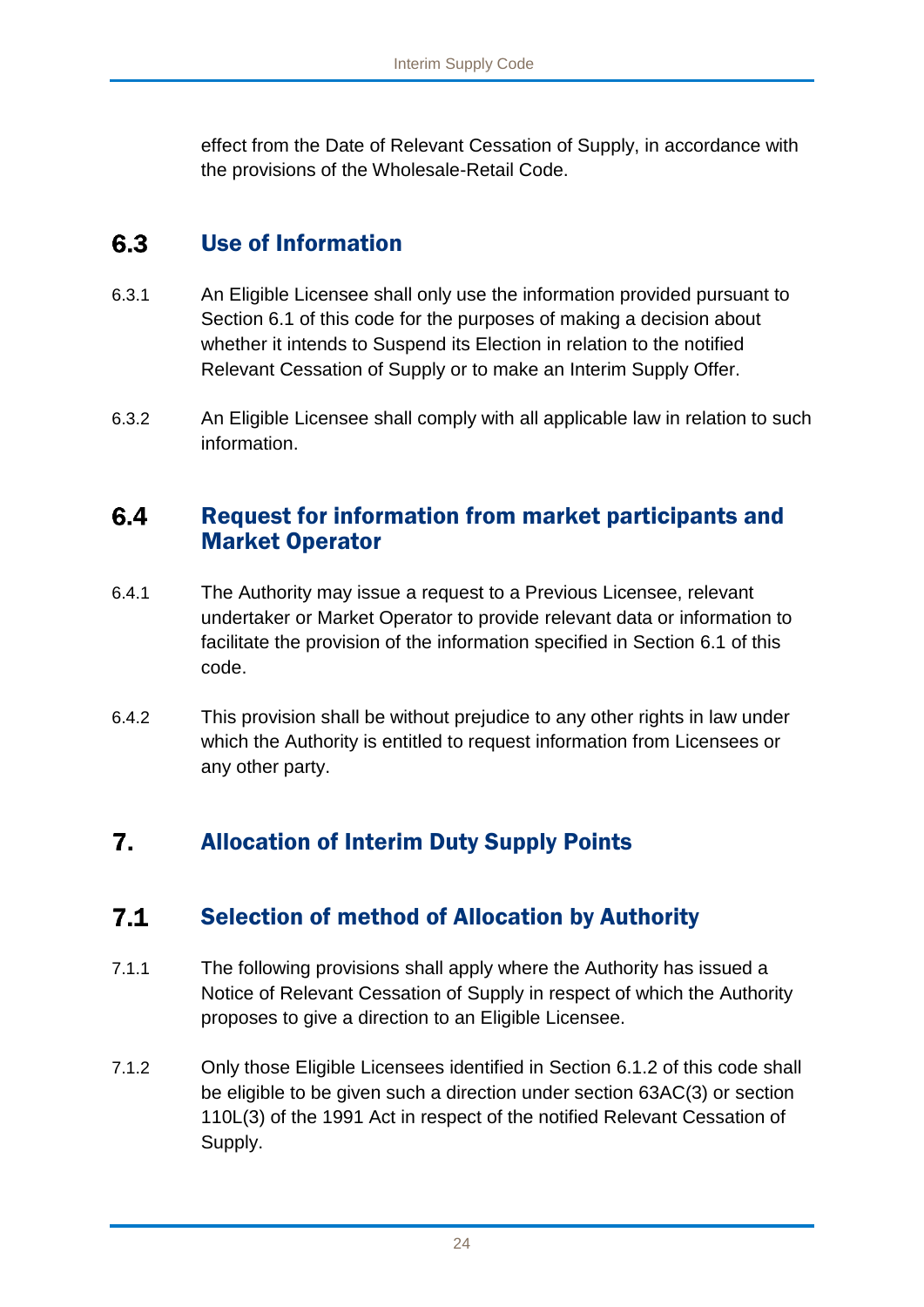- 7.1.3 After the relevant Suspension Deadline has passed, the Authority may decide in respect of each relevant Area or combination of relevant Areas:
	- (a) that it is minded to make a direction or directions for one or more relevant Areas or for any combination of relevant Areas on the basis of Interim Supply Offers sought from relevant Eligible Licensees in accordance with the process set out in Section 7.2 of this code; or
	- (b) to request the Market Operator to allocate the relevant Interim Duty Supply Points in one or more relevant Areas by implementing the Interim Supplier Allocation Process in accordance with the process set out in Section 7.3 of this code and the relevant provisions of the Wholesale-Retail Code following which a direction will be made to give effect to the outcome of that process; or
	- (c) that it no longer proposes to direct an Eligible Licensee under section 63AC(3) or section 110L(3) of the 1991 Act to continue the supply in respect of the relevant Interim Duty Supply Points in one or more relevant Areas; or
	- (d) that the Allocation of the relevant Interim Duty Supply Points should be undertaken on the basis of any combination of (a), (b) or (c) above.
- 7.1.4 The Authority may issue guidance setting out any criteria or other considerations that it shall use to select the most appropriate method of Allocation on a case by case basis.

# <span id="page-25-0"></span> $7.2$ Interim Supply Offers

- 7.2.1 This Section shall apply where the Authority decides pursuant to Section 7.1.3(a) of this code that it is minded to make an Allocation and direction or directions in respect of a relevant Area or any combination of relevant Areas on the basis of Interim Supply Offers sought from relevant Eligible Licensees.
- 7.2.2 The purpose of seeking Interim Supply Offers in respect of a relevant Area or combination of relevant Areas (as applicable) shall be to Allocate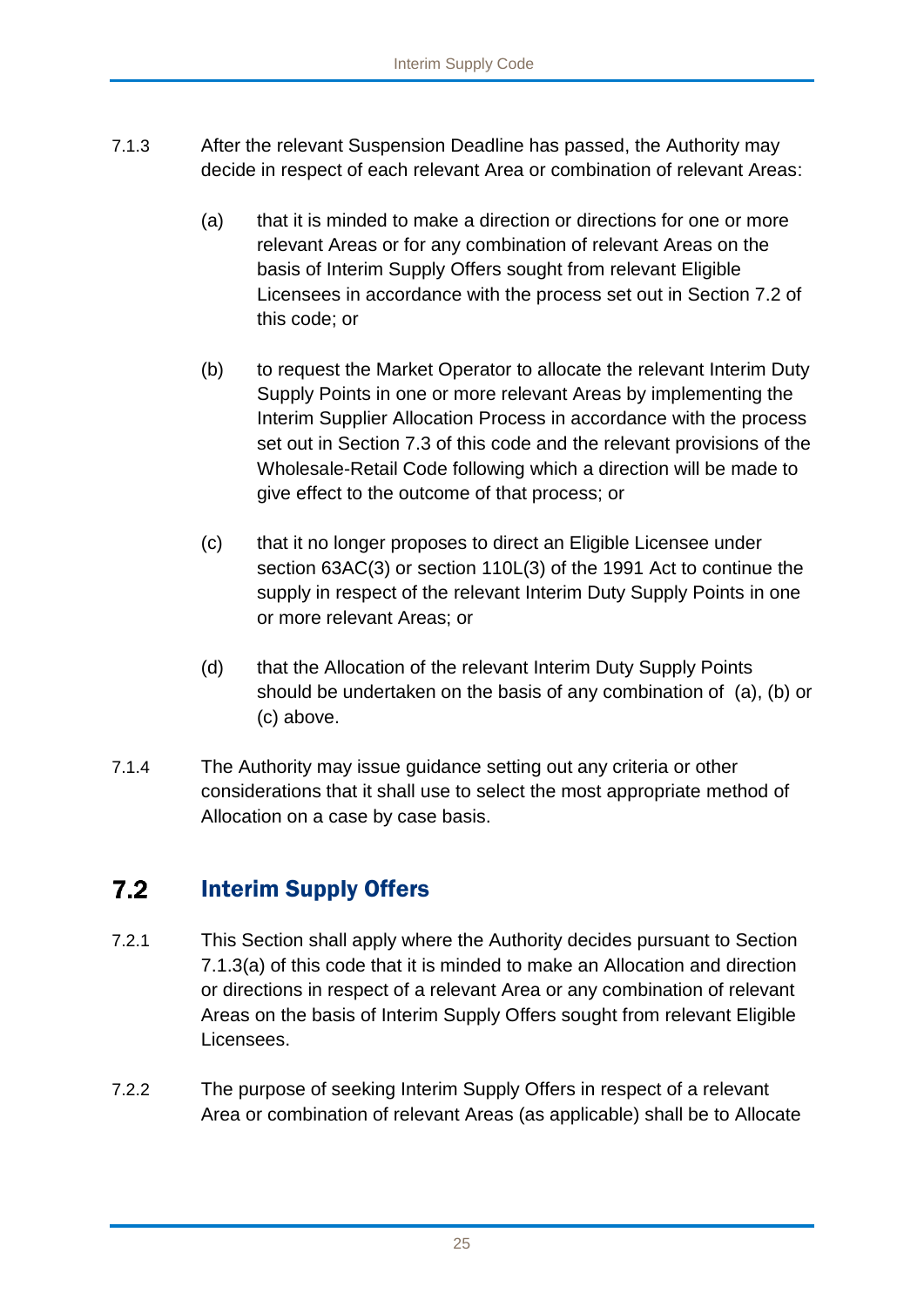all of the Interim Duty Supply Points within any such Area or combination of Areas to a single Eligible Licensee.

- 7.2.3 In respect of each such Area or combination of Areas (as applicable) the Authority shall invite each relevant Eligible Licensee to submit an Interim Supply Offer where that Eligible Licensee:
	- (a) has not Suspended its Election in respect of the relevant Area or any Area within a combination of Areas in respect of which the Interim Supply Offer is being sought; and
	- (b) has indicated in its most recently submitted Statement of Interim Supply Capacity that it has the ability to provide Interim Supply to all of the Affected Customers within the Area or combination of Areas in respect of which the Interim Supply Offer is being sought.
- 7.2.4 The Authority shall confirm in the Interim Supply Offer invitation to each relevant Eligible Licensee:
	- (a) the Area or combination of Areas in respect of which the Interim Supply Offer is being sought;
	- (b) the required format and content of the Interim Supply Offer; and
	- (c) the deadline by which any Interim Supply Offer must be submitted in order to be considered.
- 7.2.5 In respect of each Area or each combination of Areas (as applicable) in respect of which Interim Supply Offers have been invited, the Authority will take the following steps:
	- (a) consider all the Interim Supply Offers received;
	- (b) Allocate all of the Interim Duty Supply Points within each relevant Area or each combination of Areas (as applicable) to a single Eligible Licensee on the terms set out in the Interim Supply Offer submitted by that Eligible Licensee; and
	- (c) issue a direction under section 63AC(3) or section 110L(3) of the 1991 Act to give effect to this decision.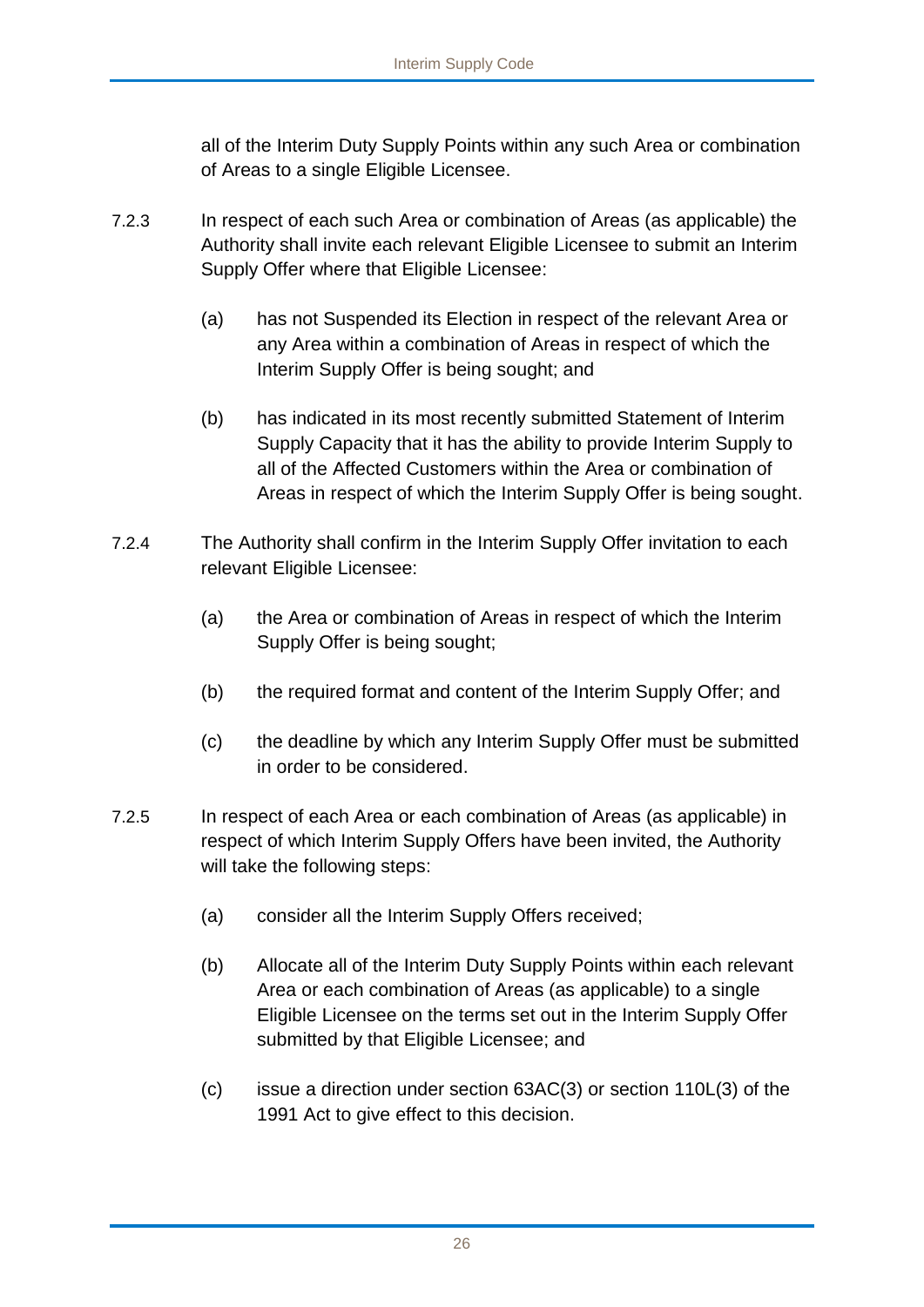- 7.2.6 The Authority may issue guidance setting out the expected format and content of Interim Supply Offers and the criteria or other considerations that it will use to select the Interim Supply Offer it considers offers the best terms of Interim Supply for Affected Customers in each case.
- 7.2.7 After consideration of all the Interim Supply Offers received in respect of each relevant Area or combination of Areas (as applicable), the Authority may decide that the Interim Duty Supply Points in any such Area or combination of Areas shall be Allocated using one of the other methods set out in Section 7.1.3 of this code. In these circumstances the Authority will either:
	- (a) instruct the Market Operator to implement the Interim Supplier Allocation Process in respect of these Interim Duty Supply Points in accordance with Section 7.3 of this code; or
	- (b) instruct the Market Operator to Register these Interim Duty Supply Points to the relevant undertaker(s) in accordance with the notice issued under Section 7.4 of this code.
- 7.2.8 In the event that the Authority decides that the relevant Interim Duty Supply Points shall be Allocated using one of the other methods set out in Section 7.1.3 of this code, such Allocation shall be undertaken for each relevant Area independently, and any combination of Areas which may previously have been used for the purposes of inviting Interim Supply Offers shall no longer be relevant.

# <span id="page-27-0"></span>Particular provisions about use of the Interim Supplier  $7.3$ Allocation Process under the Wholesale-Retail Code

- 7.3.1 The following provisions shall apply where the Authority has decided pursuant to Sections 7.1 or 7.2 of this code that any Interim Duty Supply Points shall be Allocated by the Market Operator on the basis of the Interim Supplier Allocation Process.
- 7.3.2 In these circumstances the Authority shall:
	- (a) notify the Market Operator of each Area in respect of which Interim Duty Supply Points are to be Allocated on the basis of the Interim Supplier Allocation Process;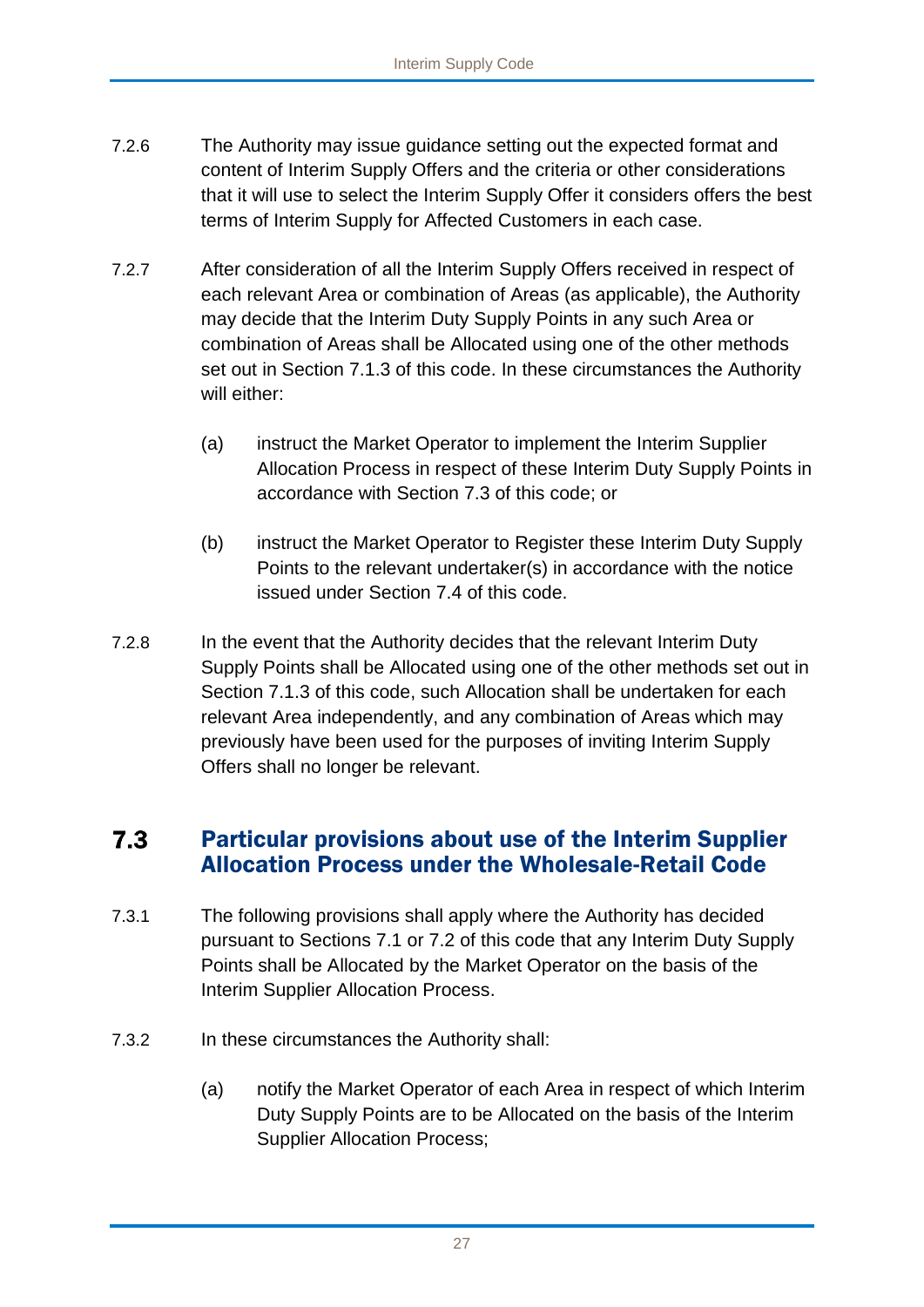- (b) instruct the Market Operator to implement the Interim Supplier Allocation Process in respect of each such Area; and
- (c) notify the Market Operator of the timetable within which the Interim Supplier Allocation Process is to be completed.

### <span id="page-28-0"></span> $7.4$ Notification and implementation of Allocation

- 7.4.1 The Authority shall notify all relevant Eligible Licensees, relevant undertakers and the Market Operator by issuing an Allocation Notice setting out its Allocation decision(s).
- 7.4.2 The Allocation Notice shall include for each relevant Area or combination of Areas the following information:
	- (a) whether the Authority has made a direction(s) pursuant to section 63AC(3) and/or section 110L(3) of the 1991 Act to direct one or more Interim Licensees to continue supply and/or whether section 63AC(2) or section 110L(2) of the 1991 Act applies and no direction has been made under section 63AC(3) or section 110L(3) of the 1991 Act and that the relevant Supply Points should be Registered to the relevant undertaker(s) for the Area(s) in which the Eligible Premises are situated;
	- (b) identification of the Interim Duty Supply Points Allocated to each Interim Licensee or relevant undertaker as applicable; and
	- (c) the Date of Relevant Cessation of Supply.
- 7.4.3 The Market Operator shall Register the Allocated Interim Duty Supply Points to the relevant Interim Licensee(s) and/or relevant undertaker(s) in respect of each Area as applicable with effect from the Date of Relevant Cessation of Supply.
- 7.4.4 In all cases the Interim Duty Supply Points to be Registered to the relevant Interim Licensee(s):
	- (a) shall include Supply Points Registered to the Previous Licensee at the Date of Relevant Cessation of Supply including those in the process of being Deregistered or Disconnected; and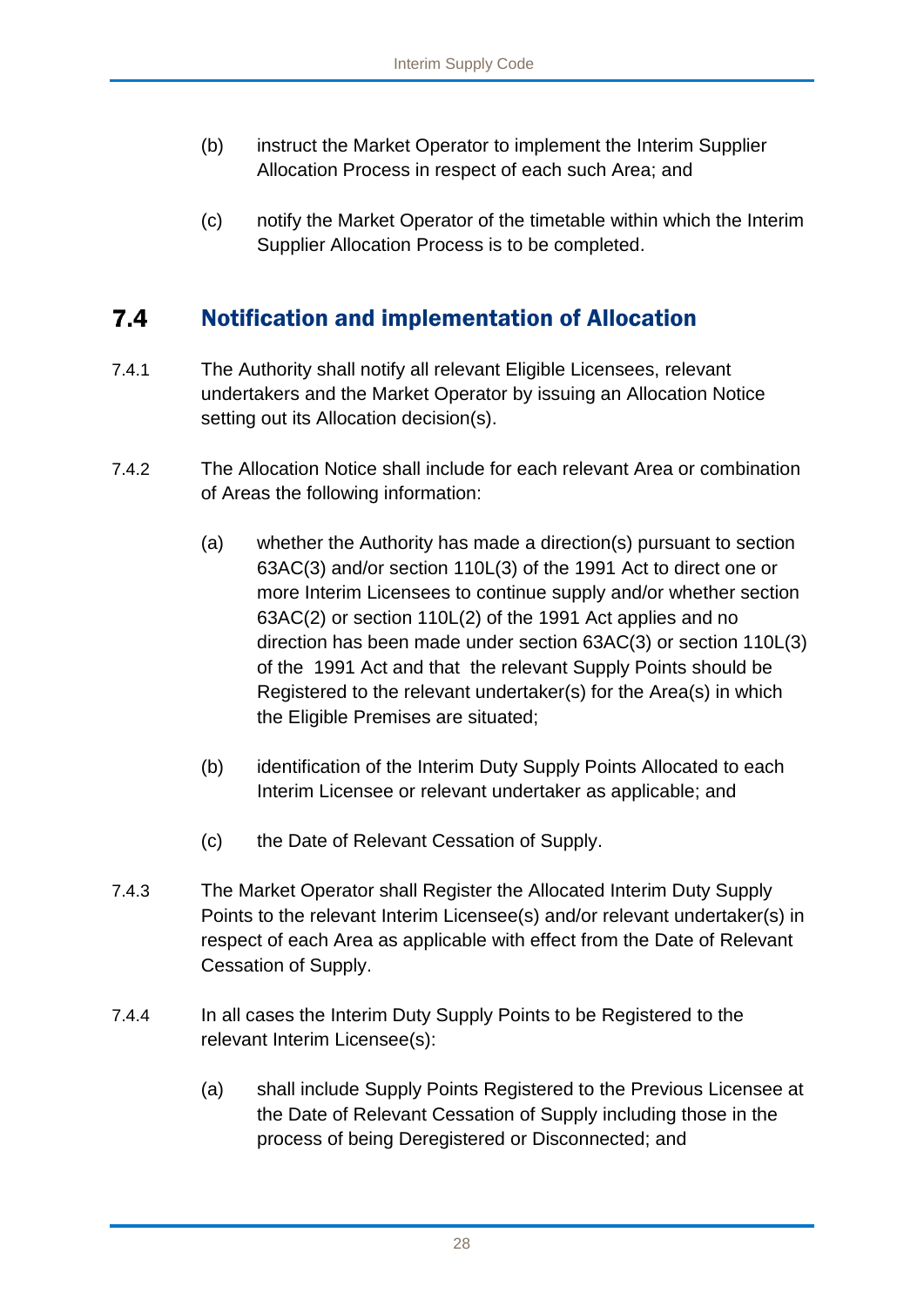- (b) shall include New Supply Points in the process of being Registered to the Previous Licensee at the Date of Relevant Cessation of Supply; but
- (c) shall not include Supply Points in the process of being Registered to an Incoming Retailer at the Date of Relevant Cessation of Supply.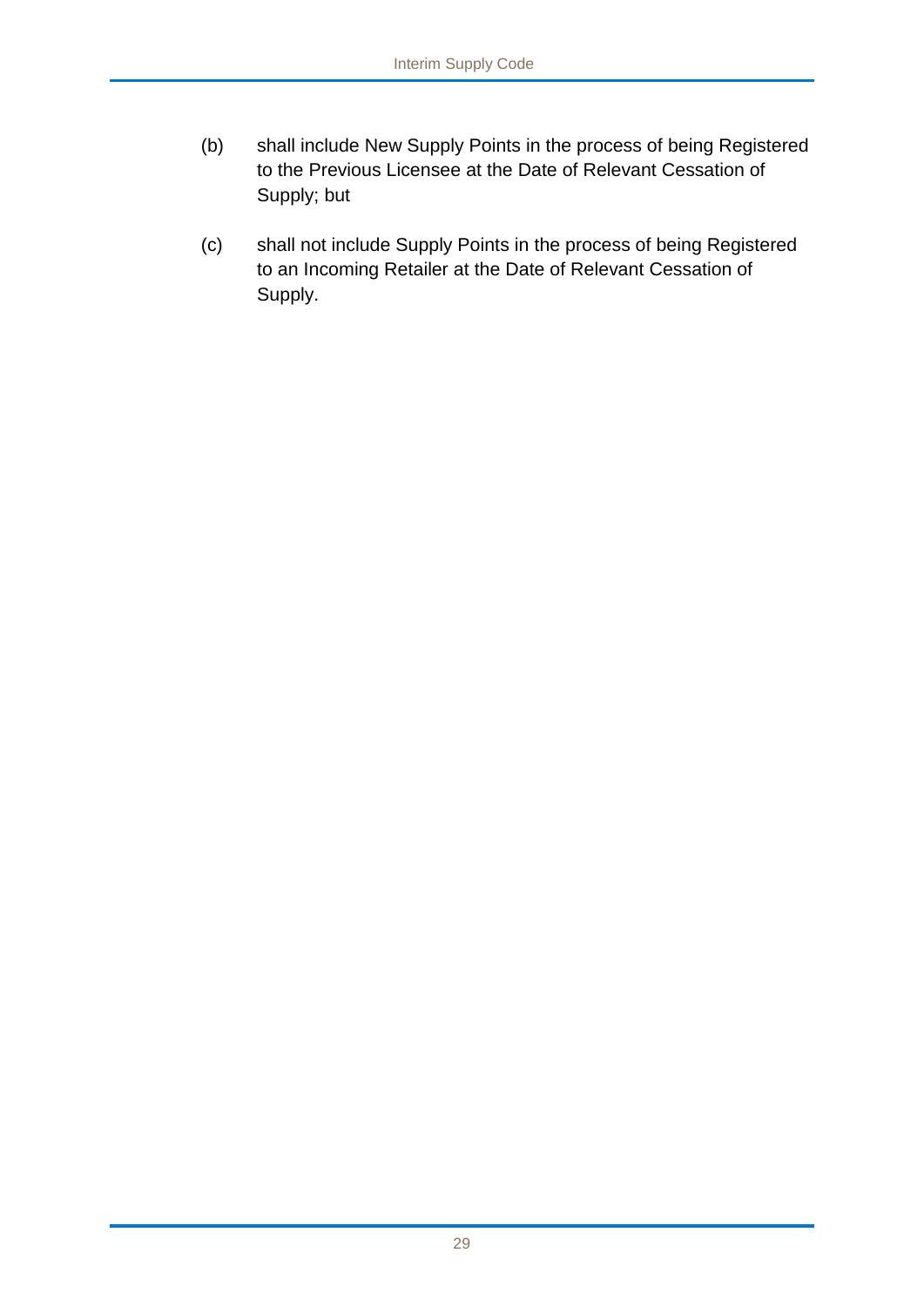# <span id="page-30-0"></span>PART C: BASIS OF INTERIM SUPPLY BY AN INTERIM LICENSEE

#### <span id="page-30-1"></span>Provisions about Schemes 8.

# <span id="page-30-2"></span>8.1 Date from which a Scheme shall apply to an Affected Customer

- 8.1.1 The date from which an Interim Licensee shall be required to continue the supply of Water Retail Services and/or Sewerage Retail Services to a Premises by way of a direction under section 63AC(3) or section 110L(3) of the 1991 Act shall be the Date of Relevant Cessation of Supply.
- 8.1.2 In the absence of alternative terms and conditions being agreed between an Interim Licensee and an Affected Customer, the Interim Licensee's applicable Scheme shall be the basis upon which it shall provide Interim Supply to any such Affected Customer from the Date of Relevant Cessation of Supply.

#### <span id="page-30-3"></span> $8.2$ Modification of a Scheme by an Interim Supply Offer

- 8.2.1 In the event that an Interim Licensee has been directed by the Authority to continue supply to an Affected Customer as a result of an Interim Supply Offer having been accepted in accordance with Section 7.2 of this code then:
	- (a) In the absence of alternative terms and conditions being agreed between an Interim Licensee and the Affected Customer, the terms and conditions on which the Interim Licensee shall provide Interim Supply to the Affected Customer shall be its Scheme as modified by the terms of the relevant Interim Supply Offer;
	- (b) the Authority shall give a direction to the Interim Licensee that its Scheme must be so modified; and
	- (c) any such modification shall only apply in respect of the provision of Interim Supply to the Premises that were the subject of the relevant Interim Supply Offer and this shall be without prejudice to the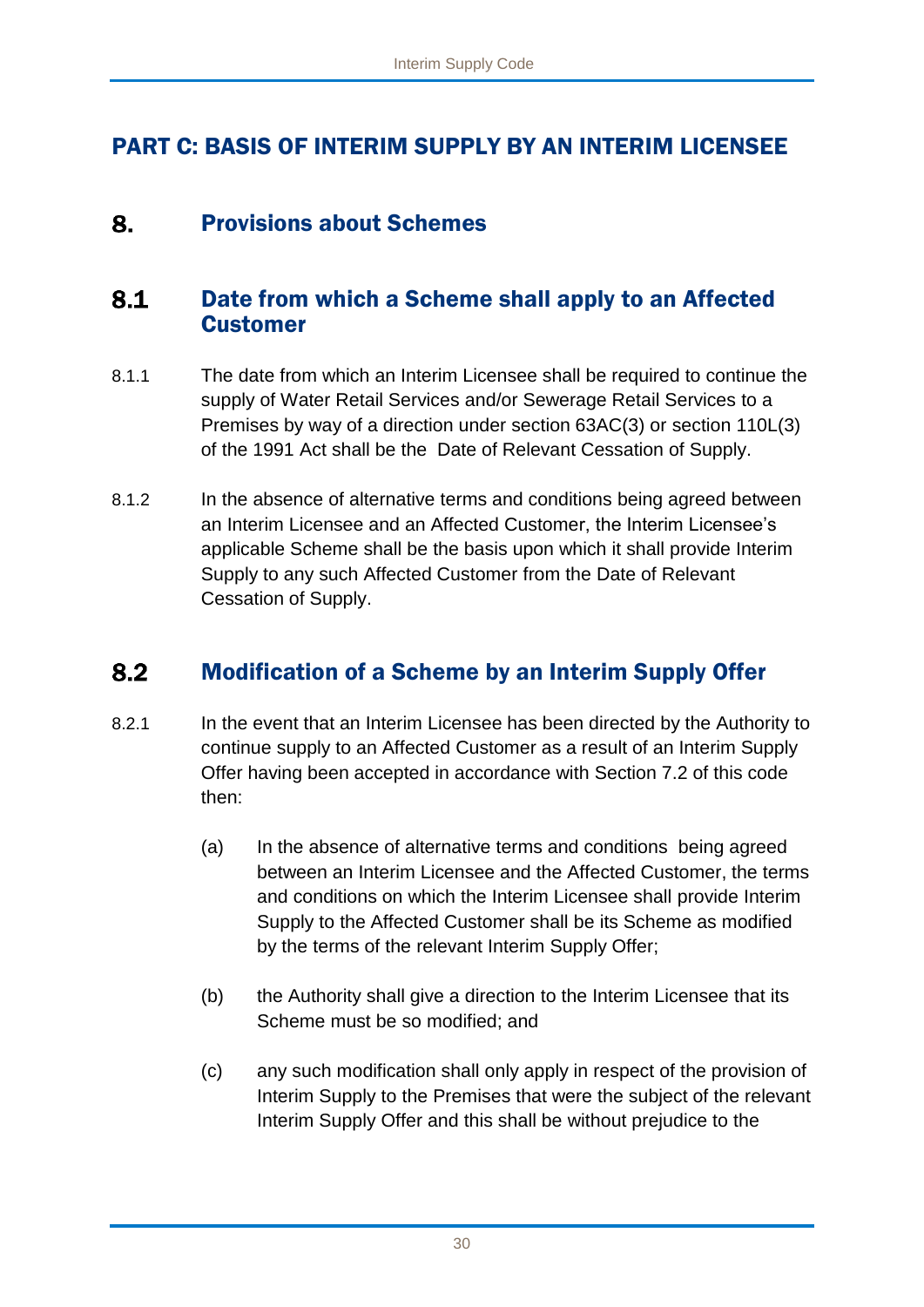application of the Eligible Licensee's Scheme in any other circumstances.

#### <span id="page-31-0"></span>8.3 General requirements in respect of Schemes

- 8.3.1 In the making or revision of its Scheme, an Eligible Licensee shall ensure that its Scheme complies with the following:
	- (a) the Eligible Licensee shall ensure that the price terms within the Scheme are reasonable in the circumstances;
	- (b) the Eligible Licensee shall ensure that there is no undue preference shown to and that there is no undue discrimination against any Affected Customer compared with the Eligible Licensee's other Non-Household Customers of the same class as the Affected Customer;
	- (c) the Scheme must be consistent with the Eligible Licensee's obligations under the 1991 Act and its Licence;
	- (d) the Interim Licensee shall not vary or terminate the terms and conditions of its Scheme as it applies to an Affected Customer without the consent of that Affected Customer for a period of three (3) months commencing from the date from which the Interim Licensee was required to continue the supply of Water Retail Services and/or Sewerage Retail Services to that Affected Customer's Premises by way of a direction under section 63AC(3) or section 110L(3) of the 1991 Act and subject to the Interim Licensee providing the Affected Customer one (1) months' notice in writing of such variation or termination; and
	- (e) other than the right of an Eligible Licensee to submit a Cancellation Request to the Market Operator under the Wholesale-Retail Code, nothing in the Scheme shall prevent or restrict the Affected Customer's right or ability to transfer its supply of retail services to another Licensee or relevant undertaker or to other terms and conditions offered by the Eligible Licensee at any time.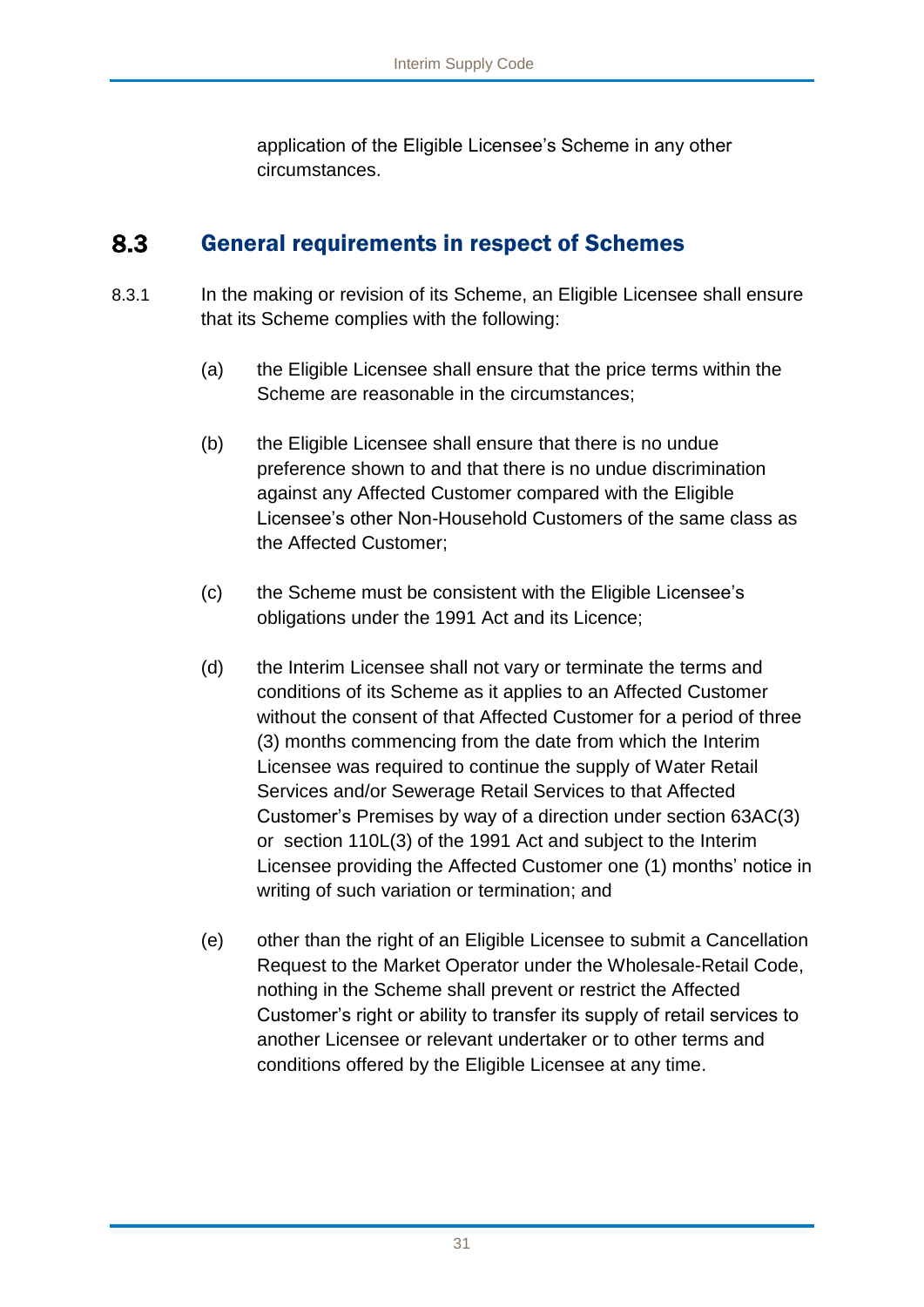### <span id="page-32-0"></span>9. Provision of information to Affected Customers

- 9.1.1 Within five (5) Business Days of the date of the Market Operator sending a Report in accordance with the Wholesale Retail Code confirming that an Interim Duty Supply Point has been Registered to it as the result of the Authority's direction to provide Interim Supply to an Affected Customer, the Interim Licensee shall write to the Affected Customer in plain and intelligible language in order to provide at least the following information:
	- (a) that the Interim Licensee is now the Affected Customer's provider of Water Retail Services and/or Sewerage Retail Services and that the Previous Licensee is no longer supplying the Affected Customer;
	- (b) the reason why this is the case;
	- (c) the date from which the Interim Licensee commenced the provision of Interim Supply to the Affected Customer which, unless the Authority advises to the contrary, shall be the Date of Relevant Cessation of Supply;
	- (d) relevant contact details of the Interim Licensee;
	- (e) that the Affected Customer has the right to switch to an alternative provider of Water Retail Services and/or Sewerage Retail Services at any time;
	- (f) the steps the Interim Licensee shall take to resolve any outstanding service requests and/or complaints between the Affected Customer and the Previous Licensee;
	- (g) a copy of the applicable Scheme, where relevant as modified by an Interim Supply Offer in accordance with Section 8.2 of this code, or an indication where the Scheme can be found on its website; and
	- (h) a statement that alternative terms and conditions from the applicable Scheme may be available and how information about such alternative terms and conditions may be obtained.